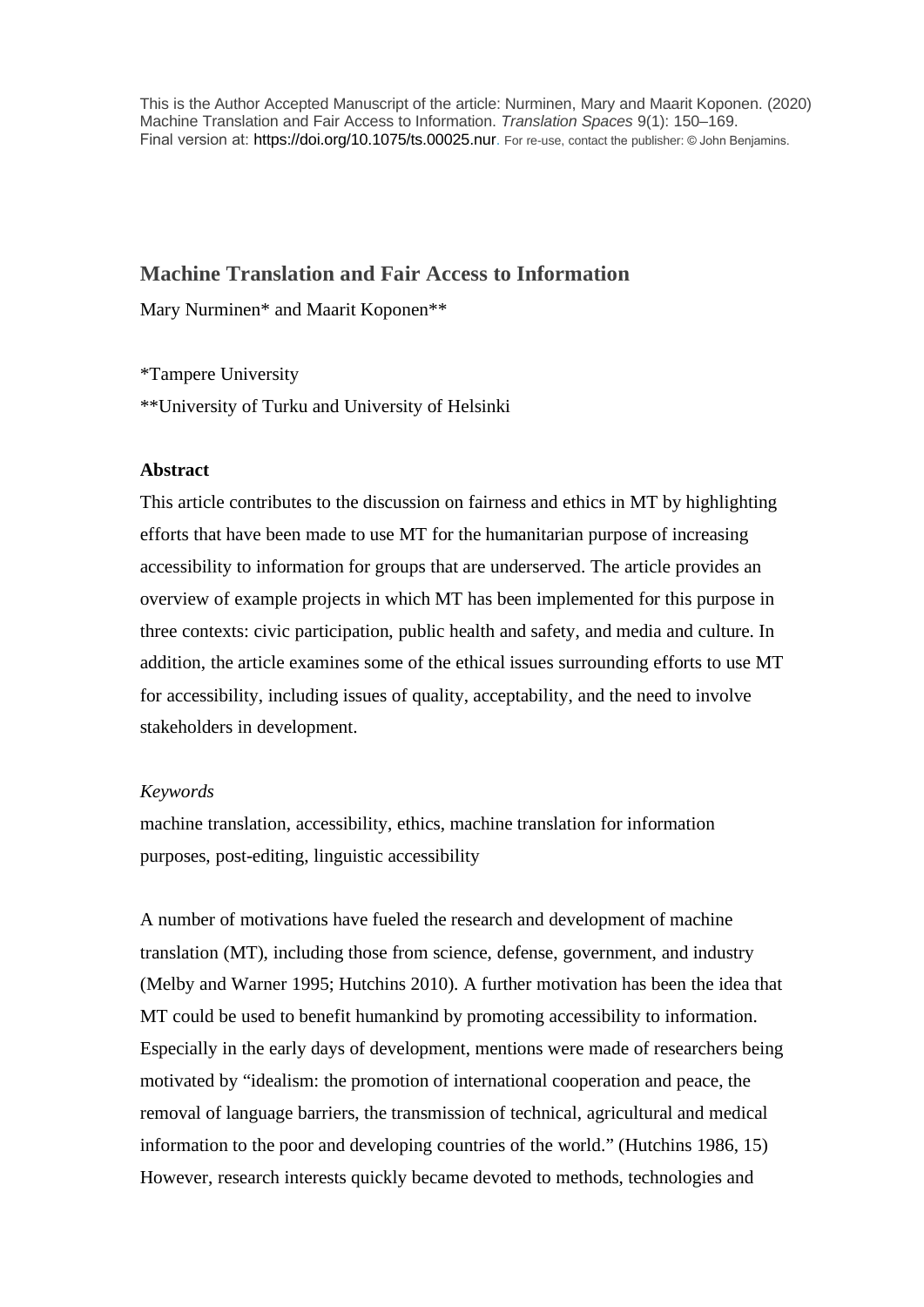evaluations of different systems, with little attention given to utopian motivations. In the late 1990s, research emerged on the need for language technology solutions for minority languages and immigrant populations, and the humanitarian motivations for MT resurfaced. Coinciding with this was the rise of artificial intelligence systems and a subsequent re-energization of discussions on ethical issues. All of these actions have led to the current examination of ethics and fairness in machine translation. As part of this examination, we want to reconsider the utopian idea that, in addition to providing commercial enterprises with a way to increase efficiency to reduce translation costs, MT can be used for humanitarian purposes. The IEEE Global Initiative for Ethical Consideration of Artificial Intelligence and Autonomous Systems (A/IS) lists three general principles related to the use of artificial and autonomous systems, stating that they should: "1) embody the highest ideals of human beneficence as a superset of Human Rights, 2) prioritize benefits to humanity and the natural environment from the use of A/IS, and 3) mitigate risks and negative impacts, including misuse, as A/IS evolve as socio-technical systems" (IEEE 2017, 23). The first goal of this paper is to bring into the discussion on ethics and MT part of the second IEEE general principle, namely, the benefits to humanity that are enabled by MT. Access to information can be seen as a human right necessary for participation in society and as a means of ensuring equality, and efforts to improve accessibility to information can thus be viewed as beneficial to society as a whole. Various governmental institutions, non-governmental organizations, private businesses and academic researchers have indeed stepped in to develop tools to address the issue of multilingual access to information and help ensure accessibility for various, previously underserved, groups. A second goal of the paper is to introduce some of the ethical issues that might arise in efforts to use MT for accessibility purposes. We do not aim to provide a comprehensive account of all past and ongoing projects, nor all ethical issues. Rather, our objective is to raise awareness of the concrete actions being taken to use MT to benefit humankind, and to introduce some of the ethical issues that may be involved in these actions.

Because many of the projects we introduce in this paper are recent or ongoing, our data consisted of websites, white papers, project proposals, reports and personal communications in addition to scientific articles. The structure of the paper is as follows: the first section describes the phenomenon in question and the main needs it sets out to meet. Section 2 introduces example projects that use MT to improve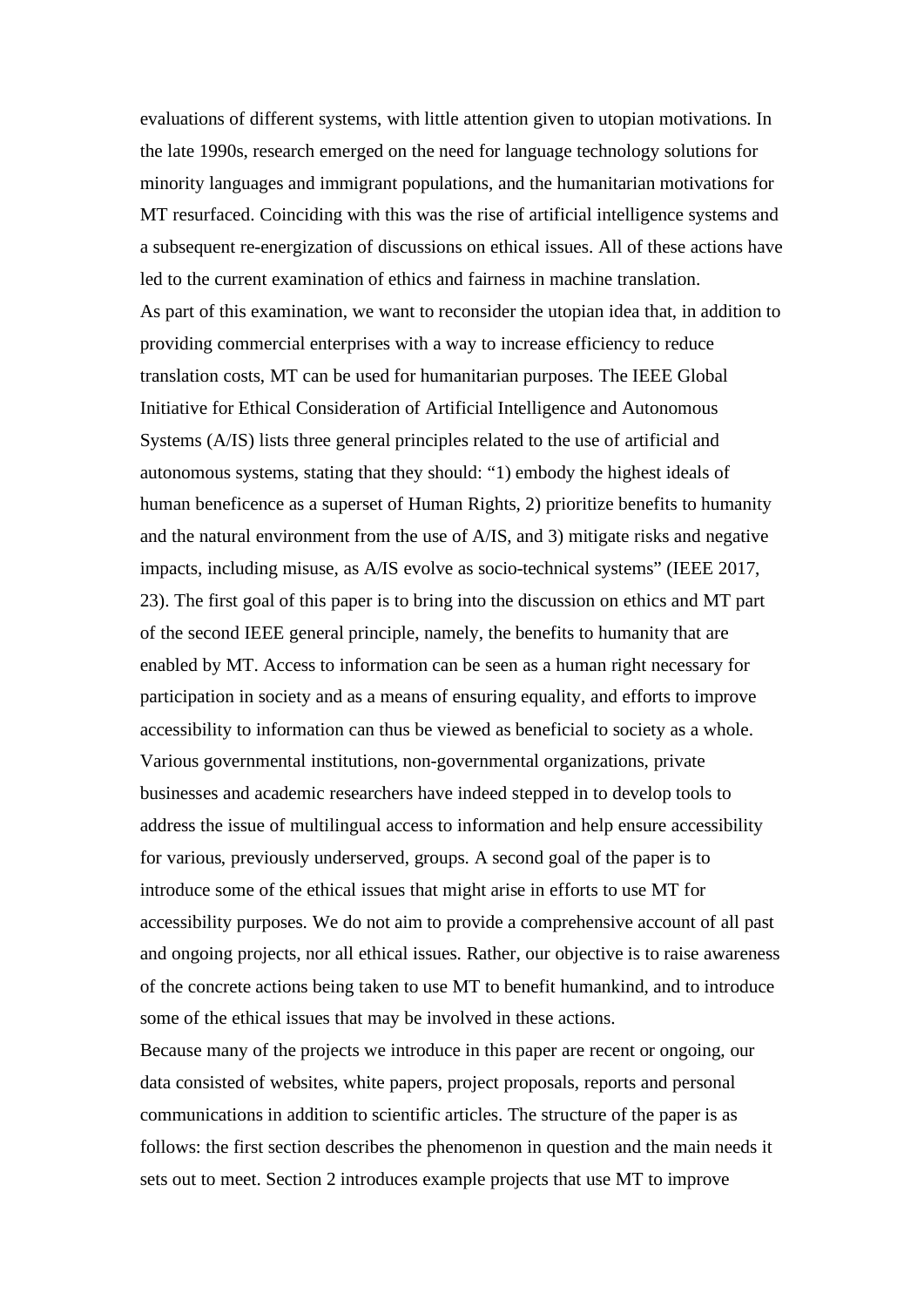accessibility to civic participation, health and safety information, and media and culture. In Section 3 we review some ethical issues that may arise in implementing MT for accessibility, and Section 4 contains our conclusions and recommendations.

#### **1. Accessibility to information and machine translation**

In this paper we examine efforts that aim to increase target audiences' accessibility to the information they need by lowering or removing language barriers through the use of MT. Barriers to accessibility can be defined in many ways, and various recommendations and requirements have been drafted to remove them (see, for example, European Commission 2015). While measures aiming to remove barriers to accessibility often focus on sensory and physical or cognitive barriers, another factor is language and linguistic accessibility (see Matamala and Ortiz-Boix 2016, 13–14), and this factor is the focus of this paper. The audiences targeted in linguistic accessibility initiatives include groups who need certain types of information but are not able to access or read that information because of insufficient command of the languages it is offered in. Such groups include, for example, refugees, migrants, and people in crisis situations.

# *1.1 Access to information as a human right and language as an obstacle to accessibility*

The right to information is both a practical question and one of the principal human rights that can be derived from international agreements such as the UN's Universal Declaration on Human Rights (United Nations 1948) and the European Convention on Human Rights (Council of Europe 1950). Although the European Convention on Human Rights, for example, does not list the right to obtain information as such, in the case law of the European Court of Human Rights this right has been upheld on the basis of other articles of the human rights convention, particularly Article 10, which guarantees freedom of expression, but also Article 2 (right to life), Article 6 (right to a fair trial), and Article 8 (right to private and family life) (Tiilikka 2013). Tiilikka (2013, 102) argues that public authorities can be considered to have an obligation to provide information, and the promotion of access to information is often covered not only in international agreements, but also in national laws.

In part, the obligation to provide information concerns openness and availability of official information, but availability alone does not guarantee accessibility. A key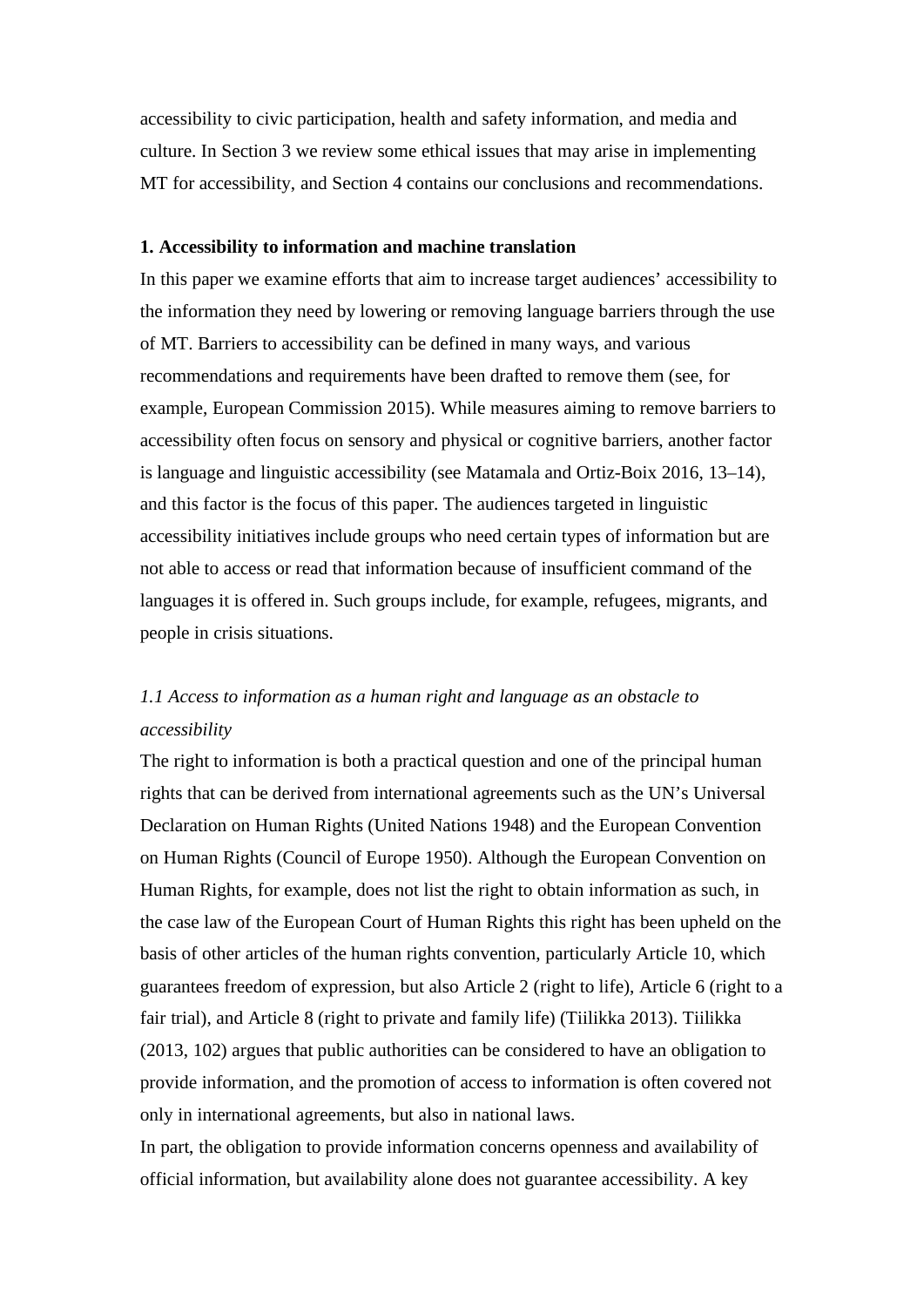point for linguistic accessibility is the language (or languages) in which information is available. When information is provided only in certain languages, insufficient knowledge of those languages may become a barrier to accessibility. The role of multilingualism as essential for disseminating information and knowledge is widely acknowledged. For example, the European Union considers supporting multilingualism to be important for promoting both cultural identity and social cohesion (European Commission 2012, 2). Accessibility of information in multiple languages, and multilingual practices as a whole, can be seen as "a basic condition for the development of a truly inclusive knowledge society" (UNESCO Executive Board 2007, 2).

#### *1.2 The challenges of multilingualism and MT as a potential solution*

In recent years, growing global movement has increased the need for multilingual information, both in terms of the amount of text and the variety of languages. Translation and interpreting are increasingly needed during immigration and refugee processes, and on a continuing basis to make social services and education accessible to immigrants (Biel and Sosoni 2017, 354). The provision of multilingual information is, however, limited by the resources required. One argument raised against multilingualism has been the costs of producing information in multiple languages through translation and other measures, and arguments have been made for using only official language(s) or a lingua franca, often English. However, reliance on English as a "common language" is not unproblematic. For example, a survey of European Union residents found that, of those who did not speak English as a native language, only 38% indicated they were able to hold a conversation in English, and only 25% were able to read a newspaper or follow news on television or radio (European Commission 2012, 21, 28–29). In a study carried out among the refugee and migrant population in Greece, 65% did not understand spoken English, and 80% did not understand written English (Ghandour-Demiri 2017, 16–17).

As a counterpoint to the costs of multilingualism, Gazzola and Grin (2013, 99) note that focusing only on the monetary costs related to translation and interpreting ignores other factors that are relevant when comparing multi- and monolingualism. Factors related to monolingualism include: the potential costs for the (governmental or other) organization caused by misunderstandings, exhaustion and lower efficiency when workers at that organization who speak a language other than the official language are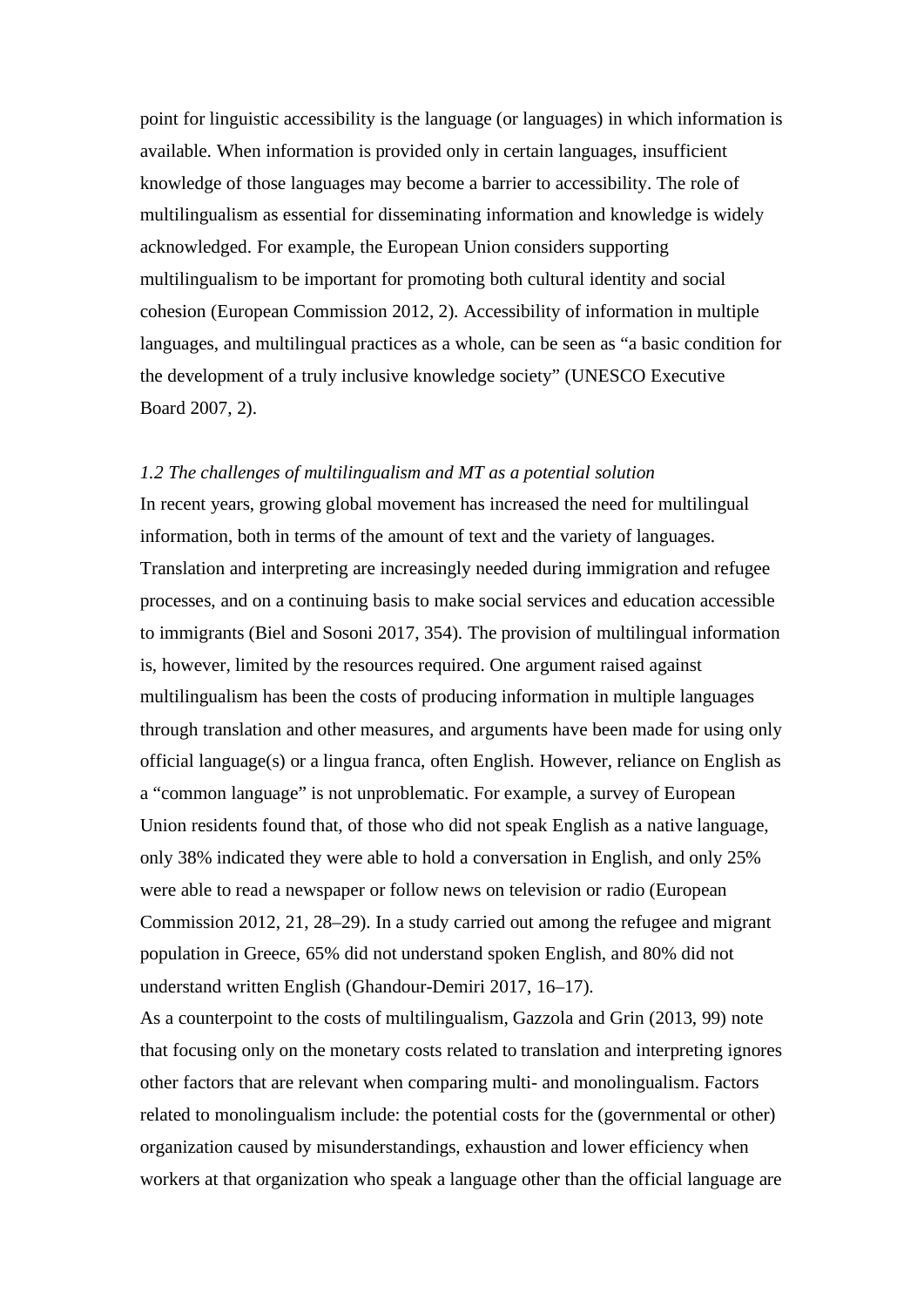forced to constantly operate in the official language; costs incurred by the people who need to communicate with that organization in a language they do not know; and psychological costs due to exclusion (Gazzola and Grin 2013, 99–100). Technology, particularly MT, could offer one solution for the problem of limited human and monetary resources. However, a long-recognized problem in the area of MT for accessibility is a discrepancy between the languages needed in accessibility solutions, for example, the languages spoken in countries from which large numbers of people are currently migrating, and the languages for which solutions are being developed for commercial or large organizational use (Somers 1997). As Carbonell et al. (2006, 120) pointed out, "[u]nfortunately, such economic imperatives exclude most minority languages where MT is most needed for humanitarian purposes." Somers (1997, 11) predicted that only governmental agencies will fund solutions for these languages "unless the private sector sees this as an area where it can make charitable donations." Over the past decade, attention has turned to the question of language technology solutions and resources for languages that have been underserved. For example, in 2017 the non-profit organization Translators without Borders launched the Gamayun initiative, the focus of which is to "bring language technology to bear for the world's most marginalized communities" (Ansari and Petras 2018, 2). Interest in these languages has also risen in MT research, as is evidenced by two recent conference workshops devoted to MT for "low resource languages."<sup>[1](#page-4-0),[2](#page-4-1)</sup>

#### **2. Example projects using MT to promote fair access to information**

Over the years MT has been a component in a number of concrete projects aimed at increasing accessibility to information. Some of these projects have a broad scope, with a variety of target groups, accessibility issues to be addressed, and tools involved. Others focus specifically on MT, as a productivity boost for translators' work or as a tool used directly by target groups to access information. In our research, we aimed to include projects that involved not only the development of MT solutions, but also well-defined use cases and target users for those solutions. This section

<span id="page-4-0"></span><sup>1</sup> <https://sites.google.com/view/loresmt-2018/>

<span id="page-4-1"></span><sup>2</sup> <https://sites.google.com/view/loresmt/>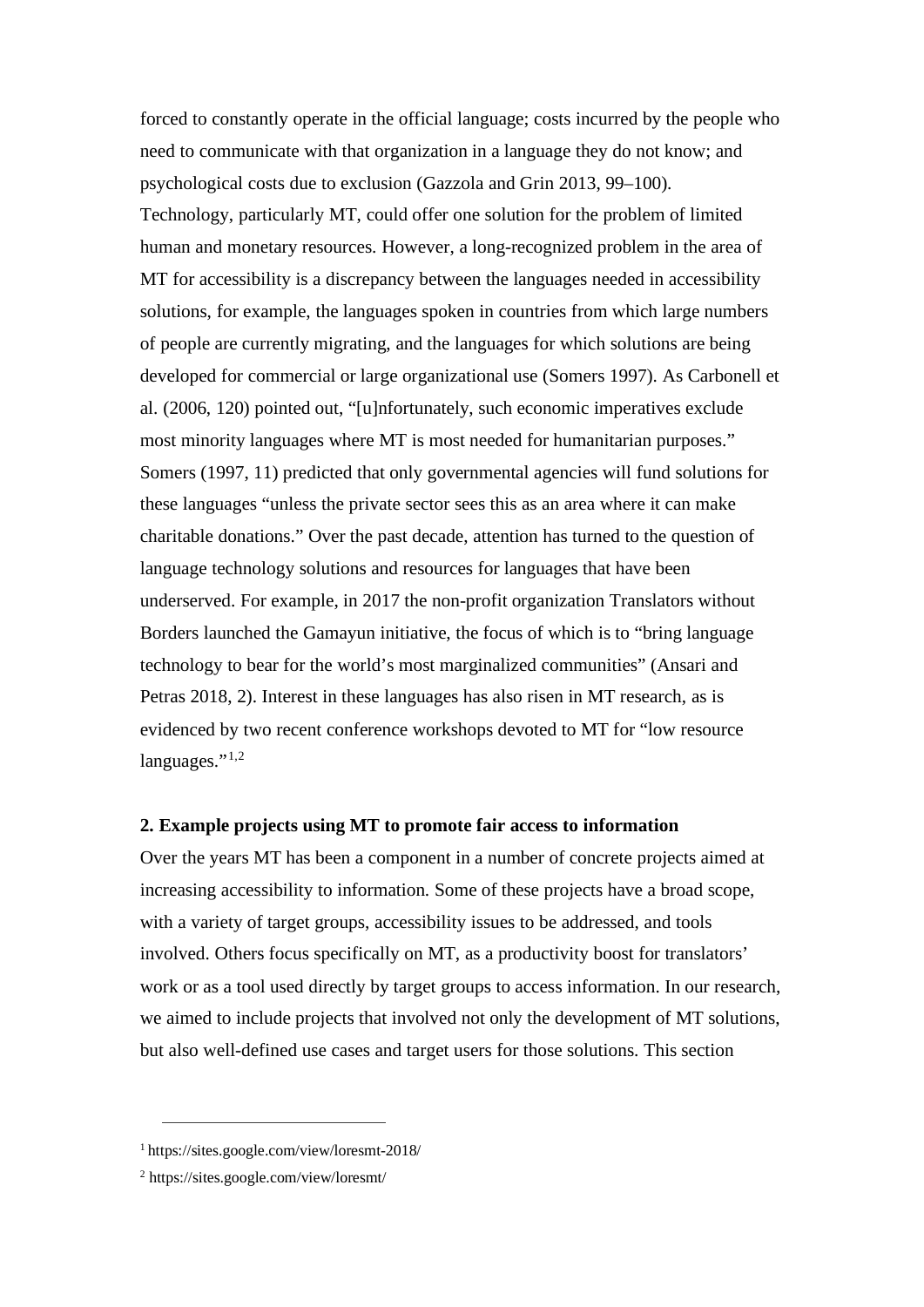introduces several example projects which aim at increasing accessibility to civic participation, health and safety information, and culture and media.

#### *2.1 Accessibility to civic participation*

Projects implementing MT to promote accessibility to civic participation have been undertaken by large governments as well as smaller national bodies. One of the pioneers in this area is the European Union, where efforts to develop MT started as early as 1976 in the European Commission (European Commission 2010, 68). As the EU grew, with more member states, languages, and information to translate, the development of machine translation continued and its use accelerated. The current iteration of MT technology, eTranslation, relies on neural MT and is used by translators as a part of the translation workflow, with material being first machine translated and then post-edited before publication. eTranslation is also offered as a service to people working in public administrations in the EU, Norway and Iceland<sup>[3](#page-5-0)</sup>. Civil servants can access eTranslation directly or it can be integrated with other EU information systems. As with many activities of the European Union, the ultimate goals of the eTranslation service concern multilingual inclusion and participation. Other very large multinational organizations such as the United Nations have also implemented MT systems in their translation workflows (Pouliquen et al. 2013). Projects on a smaller scale also have similar goals of participation and civic engagement, aiming to deliver more information to users in official languages or to ensure access to information for new, previously underserved, groups of people, including speakers of non-official languages, minority languages, and minority languages that arrive with migrant populations.

In the early 2010s, Latvia was facing the need to provide information for a large Russian-speaking minority and also to provide government materials in English to facilitate the country's growing role in the European Union. To address both of these issues, the government decided to implement MT "to facilitate communication between the Latvian public sector and Latvia's citizens" (Vasiljevs et al. 2014, 183). Working with a language technology provider, an MT system was developed to translate between Latvian and Russian and between Latvian and English. Public administration employees can use the tool to translate official texts, which they then

<span id="page-5-0"></span><sup>3</sup> <https://ec.europa.eu/cefdigital/wiki/display/CEFDIGITAL/Machine+translation>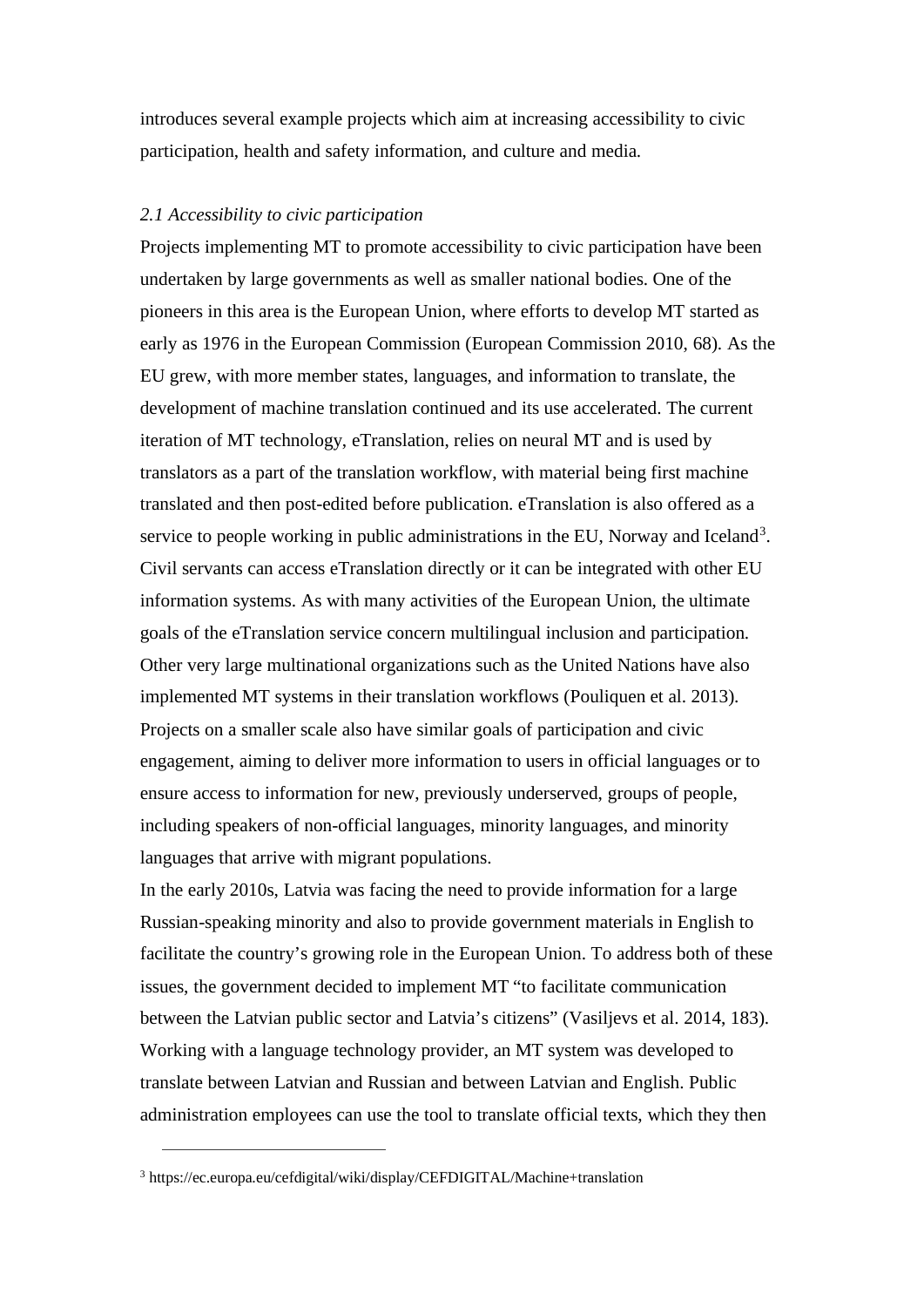post-edit for publication. For the general public, the tool also provides an internet portal where anyone can enter text, documents or websites to be machine translated for gisting purposes.

Another project born out of a need for improved accessibility to public services, for recent immigrants as well as people with reduced reading capabilities, was the DigInclude project in Sweden, started in 2016. This cooperative effort between university researchers, language technology providers, and governmental organizations, aimed to improve civic engagement through the development of linguistic resources and tools for writing support, text simplification, multilingual terminology, and MT (Jönsson 2016). At the time of writing, two phases of the project had been completed, but funding for a third had not been secured. However, the MT part of the project has continued in two follow-up projects between the MT provider and the Swedish Migration Agency. The goal in these new projects is to develop MT solutions between Swedish, English and Arabic, to be used initially in translating the agency's website and, in the second project, for translating documents related to applications for asylum and citizenship<sup>[4](#page-6-0)</sup>.

The MuTUAL project addressed Japanese municipalities' need to offer official information in languages other than Japanese, which was deemed challenging to accomplish through human translation or post-editing due to expense and time constraints (Miyata, Hartley, Paris, et al. 2015). The MuTUAL system aimed to create tools that would help content creators to produce public information in a form that would optimize MT output quality, enabling them to distribute information in unedited MT form (Miyata, Hartley, Kageura, et al. 2016). Currently, no municipality has implemented the MuTUAL system although many offer access to MT tools integrated into their websites. There are, however, plans to implement and evaluate the MuTUAL system in real-world situations in the future<sup>[5](#page-6-1)</sup>.

#### *2.2 Accessibility to health and safety information*

Difficulty in accessing health information, resources and services due to language barriers has been linked with negative consequences, such as receiving less preventative healthcare (see Dew et al. 2018, 57). Some research has been conducted

<span id="page-6-0"></span><sup>4</sup> Anna Sågvall Hein, email message to authors, October 8, 2019

<span id="page-6-1"></span><sup>5</sup> Rei Miyata, email message to authors, October 3, 2019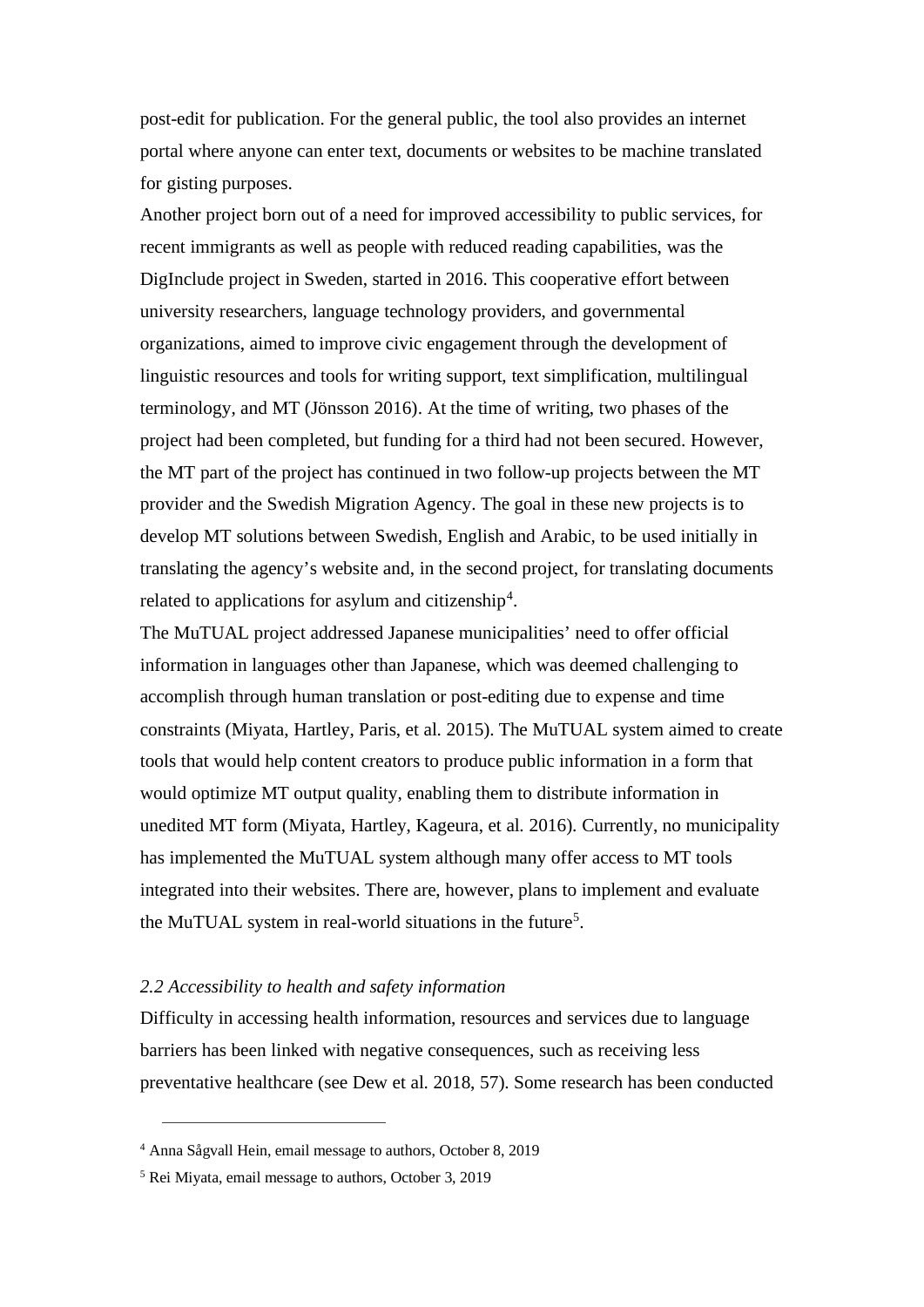on the use of MT for increasing accessibility to health information, although in their recent review, Dew et al. (2018, 60) found that most publications on this topic involve pilot studies or evaluations of the feasibility of existing tools, often freely available online systems like Google Translate (e.g. Das et al. 2019). Work has focused on text translation, although some projects, such as BabelDr (Bouillon et al. 2017), have involved automatic speech translation systems to assist in communication between doctors and patients.

One of the pioneers in implementing MT, the Pan American Health Organization (PAHO) aimed specifically at increasing the spread of health information throughout North and South America. MT development in the organization began in 1976 and by 1980 MT and post-editing were part of the translation process (Vasconcellos and León 1985). By 2009, MT was fully integrated into the translation workflow and used to process more than 90% of translation jobs (Aymerich and Camelo 2009). Another early international MT and public health initiative was the Global Public Health Intelligence Network GPHIN (Blench 2008), developed by the Public Health Agency of Canada in partnership with the World Health Organization. This system, still in use today, monitors global media sources and websites to identify reports of disease outbreaks and other potential public health events, utilizing MT to translate English to/from Arabic, Chinese, Farsi, French, Russian, Portuguese and Spanish (Blench 2008).

The TransPhorm project<sup>[6](#page-7-0)</sup> (Kirchhoff et al. 2011), carried out in the US, involved a collaboration between university researchers and health departments at the state and local level and investigated the use of MT in the public healthcare sector, focusing on MT from English into Spanish and Chinese. The work carried out in the project involved testing the feasibility of generic and domain-specific MT tools and postediting for disseminating public health information. The work included MT and postediting experiments for translating English content into Spanish for public health information websites as well as for health promotion materials used by public health departments (Turner, Bergman, et al. 2014). A web-based translation system was developed in which public healthcare workers could produce multilingual material by using MT and post-editing (Laurenzi et al. 2013). Turner, Choi, et al. (2019) further

<span id="page-7-0"></span><sup>6</sup> http://www.nwcphp.org/research/projects/current/transphorm-machine-translation-of-public-healthinformation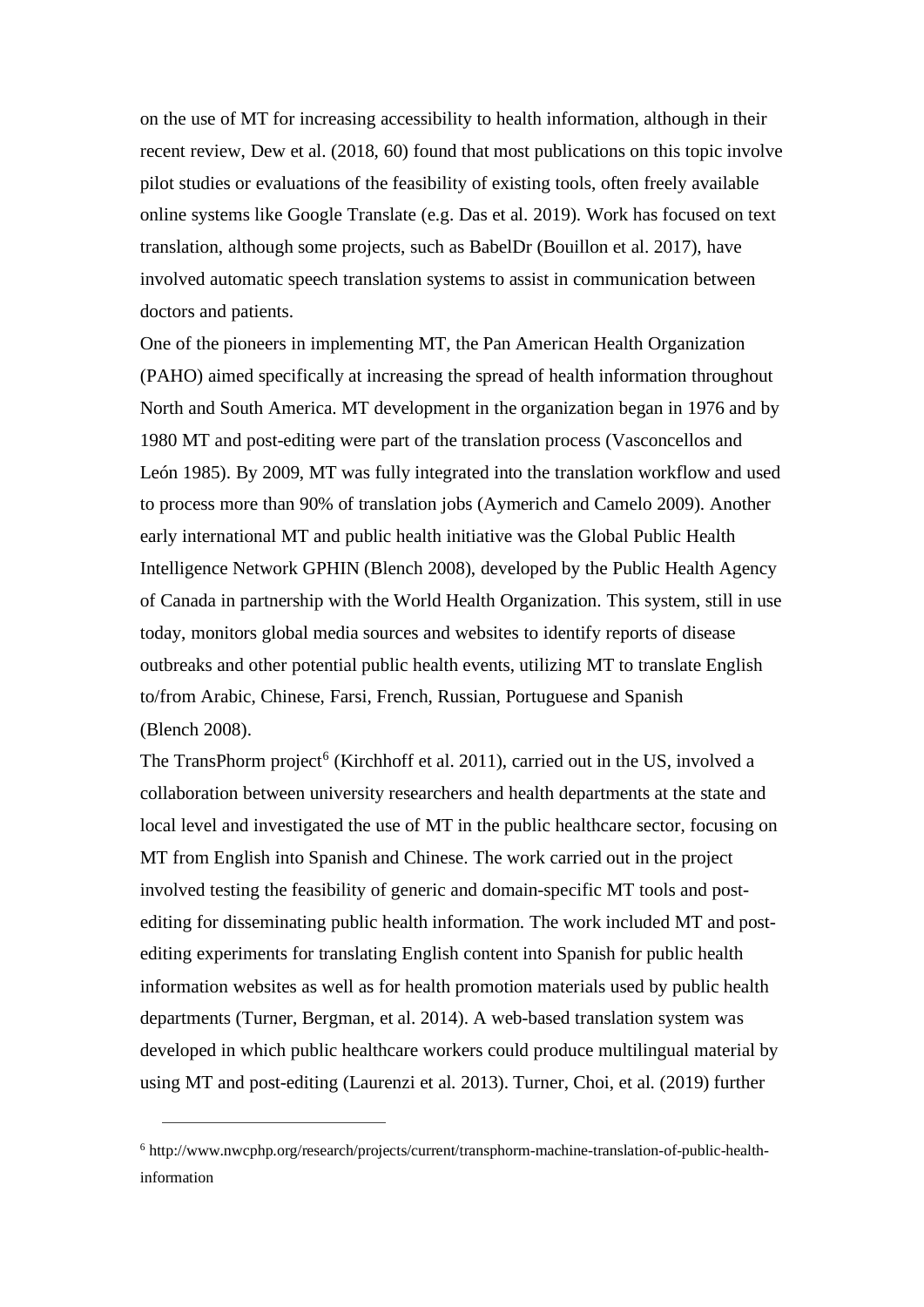evaluated Google Translate and a domain-specific system for communication between emergency medical services and patients in Chinese and Spanish.

The recent EU-funded Health In My Language project<sup>[7](#page-8-0)</sup> developed MT systems adapted for translating public health information from English into Czech, German, Polish and Romanian. The project involved collaboration between academia and two partners: a website that publishes systematic reviews of medical studies<sup>[8](#page-8-1)</sup>, and regional public health service providers in Scotland. One use case involved professional translators post-editing MT output for plain language summaries of medical reviews to be published on the medical review website, while other use cases investigated the feasibility of publishing information in the form of unedited MT either on the medical review website or on the website of the regional health services (Birch, Ried, et al. 2018).

MT has also been implemented to improve access to safety information and resources. It has proven to be helpful in ensuring accessibility in circumstances in which information plays a critical role, specifically in crisis situations. Since 2014, the Words of Relief program<sup>[9](#page-8-2)</sup> of Translators without Borders has been instrumental in mediating information in a number of natural disasters, public health and refugee situations through translation and interpreting services and training. The program uses language technology to enable quicker responses to information needs. Their Kató translation platform<sup>[10](#page-8-3)</sup> includes MT alongside a variety of other tools used by their community. The EU-funded INTERACT (International Network on Crisis Translation) project<sup>[11](#page-8-4)</sup> was initiated in April 2017 to specifically address translation needs in crisis scenarios. The project is being conducted in cooperation between partners from universities, private companies, and NGOs, and includes the development of MT systems and processes for use in crisis scenarios. Crisis translation and MT in that context have recently attracted growing research interest and is emerging as a field of its own (see, for example, Federici and O'Brien 2020).

<span id="page-8-0"></span><sup>7</sup> http://www.himl.eu/

<span id="page-8-1"></span><sup>8</sup> http://www.cochrane.org

<span id="page-8-2"></span><sup>9</sup> <https://translatorswithoutborders.org/our-work/crisis-response/>

<span id="page-8-3"></span> $10$  <https://translatorswithoutborders.org/our-work/kato-translation-platform/>

<span id="page-8-4"></span><sup>11</sup> <https://sites.google.com/view/crisistranslation/home>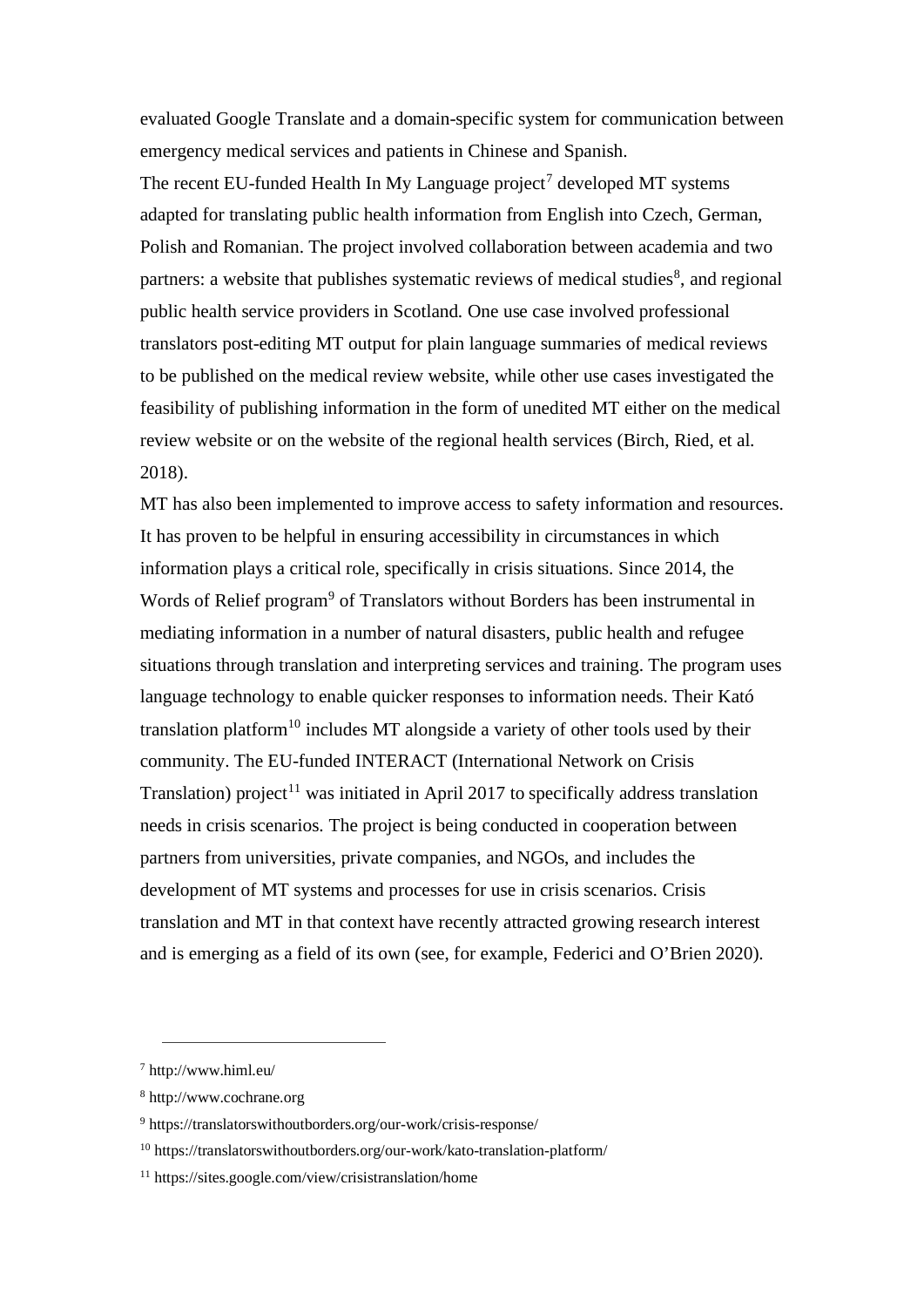#### *2.3 Accessibility to culture and media*

Accessibility to media, including audiovisual (AV) media like television or films, is another factor recognized as important for social inclusion and for promoting intercultural dialogue (see Matamala and Ortiz-Boix 2016). Accessibility of news content is also very relevant for participation in society. Audiovisual media poses its own set of challenges, as obstacles to accessibility may be sensorial (hearing, vision) in addition to linguistic. Various projects have aimed to promote linguistic accessibility of AV media through the use of MT.

Some projects have explored fully automated generation and translation of subtitles, such as the MUSA project<sup>[12](#page-9-0)</sup> where speech recognition and MT were used to create English, French and Greek subtitles for documentaries and current affairs programs (Piperidis et al. 2004). The EU-funded HBB4All project<sup>[13](#page-9-1)</sup> also investigated Englishto-Spanish MT as well as automatic intralingual English subtitling through automatic speech recognition as a way to increase access to news content originally produced in English (Matamala, Oliver, et al. 2015).

Other projects have focused on the use of MT post-editing as a way to increase productivity. The eTITLE project (Melero et al. 2006), a collaboration between university researchers and broadcasting companies in Spain and the Czech Republic, developed a web-based subtitling platform where MT was offered as a tool for subtitlers alongside translation memories for language pairs involving English, Spanish, Catalan and Czech. MT post-editing of subtitles was also investigated in the EU-funded SUMAT project<sup>14</sup>, conducted by academia and industry partners in the fields of subtitling and media/video content production. The project developed MT systems for subtitling in language pairs including English, German, French, Spanish, Swedish, Portuguese, Dutch, Serbian and Slovenian, and included a large-scale evaluation where professional subtitlers tested the usability of MT and post-editing for subtitling (Bywood, Georgakopoulou and Etchegoyhen 2017, 496–497). While most projects aiming to address accessibility of audiovisual media have focused on MT for subtitles, the Spanish ALST Linguistic and Sensorial Accessibility project investigated the use of MT and post-editing for voice-overs (Ortiz-Boix and

<span id="page-9-0"></span><sup>12</sup> http://sifnos.ilsp.gr/musa

<span id="page-9-1"></span><sup>13</sup> http://pagines.uab.cat/hbb4all/

<span id="page-9-2"></span><sup>14</sup> http://www.fp7-sumat-project.eu/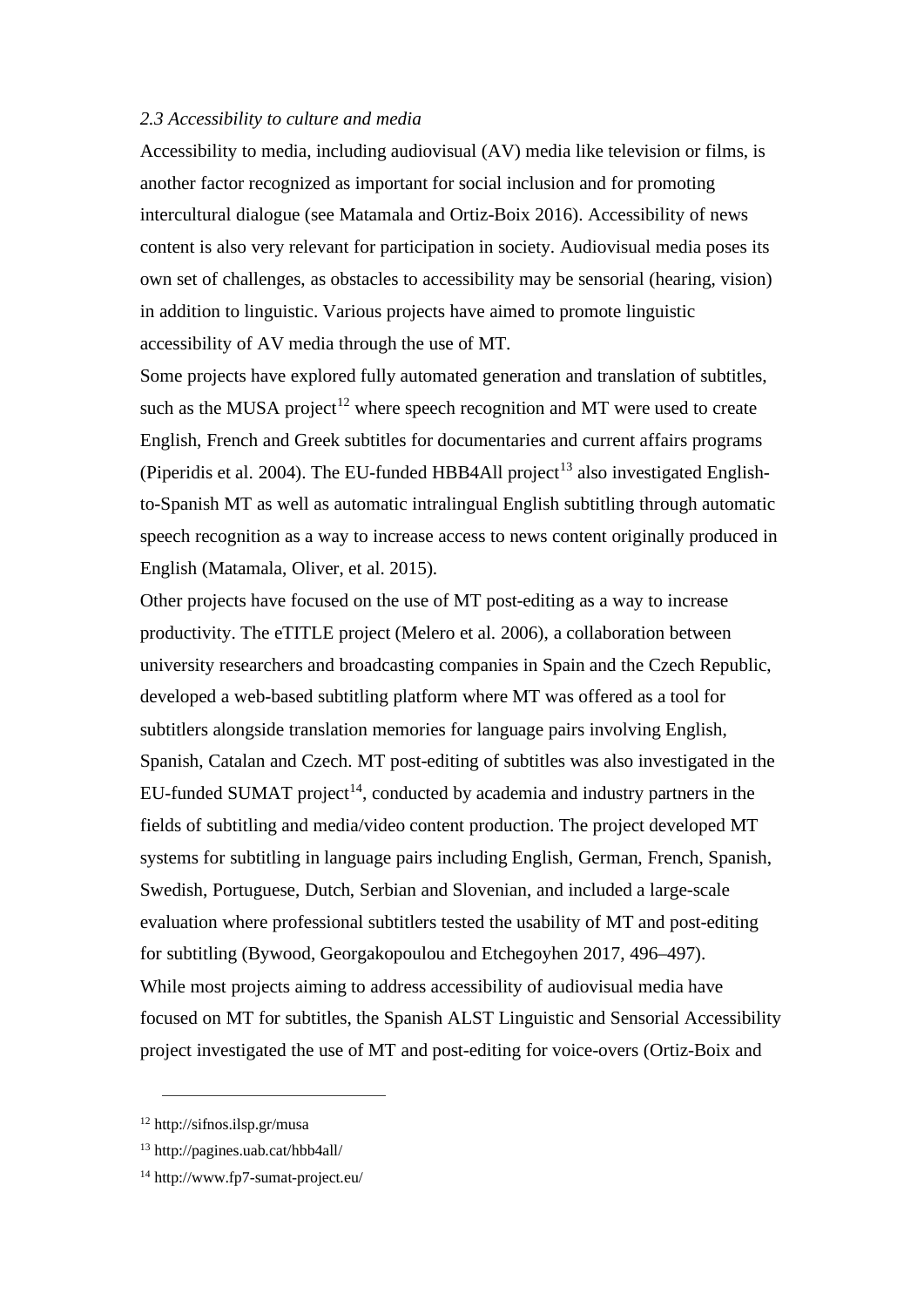Matamala 2017) and audio description (Matamala and Ortiz-Boix 2016) from English to Spanish and from Catalan to Spanish. Audio description refers to a process where "an oral explanation of the most relevant visuals (characters, settings, actions, etc.)" is inserted into audiovisual products such as films, making them accessible to blind and visually impaired audiences (Matamala and Ortiz-Boix 2016, 13). Based on their preliminary experiments, Matamala and Ortiz-Boix (2016, 22) suggest that MT in combination with audio description offers a way to increase multilingual accessibility of AV content.

The EU-funded MeMAD<sup>[15](#page-10-0)</sup> project, which involves partners from academia, public service broadcasting and audiovisual archiving in Finland and France, as well as language service and technology companies, aims to increase the accessibility of audiovisual and audio material through automatic speech recognition, automatic video content description and machine translation. The project investigates the use of MT for subtitling, but also for other content like audio description and (human or machine generated) content descriptions of videos. For subtitling, the use cases defined involve both the use of MT and post-editing by professional subtitlers working for public service broadcasters and the use of fully automatic translation of subtitles as potential ways to increase accessibility to news, current affairs, and cultural programming for minority language speakers (Braeckman et al. 2019, 29–32). The language pairs for MT include Finnish, Swedish, English, French and Dutch (Braeckman et al. 2019, 48).

Another recent EU project, GoURMET<sup>[16](#page-10-1)</sup>, also brings together academia and public service broadcasters from Germany and the UK, and focuses on MT tools that would enable the production of content in selected low-resource languages as well as the monitoring of media, such as business news, in these languages. The language pairs covered include English to/from Turkish, Gujarathi, Swahili and Bulgarian (Birch, Haddow, et al. 2019).

# **3. Ethical considerations in MT for accessibility**

As mentioned earlier, besides providing the case of MT for accessibility as part of the higher-level discussion on MT and ethics, a second goal of this paper is to explore

<span id="page-10-0"></span><sup>15</sup> <https://memad.eu/>

<span id="page-10-1"></span><sup>16</sup> https://gourmet-project.eu/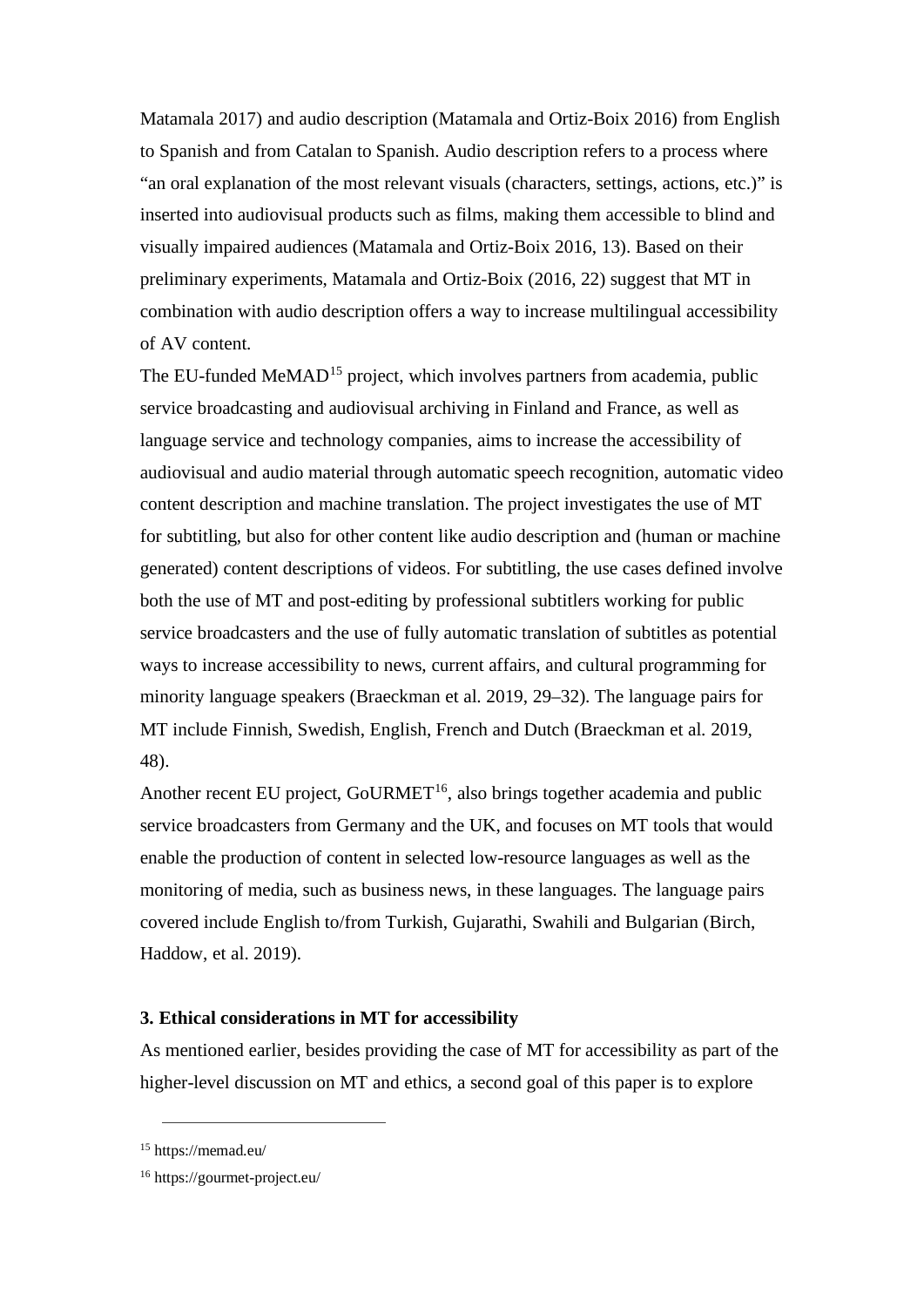ethical issues involved in using MT for accessibility purposes. We identify here potential ethical issues related to quality, acceptability, and the inclusion of key stakeholders. However, this list is meant as a starting point for discussion and not an exhaustive list of issues.

## *3.1 Quality issues*

A common method of using MT for accessibility is to have raw MT output postedited by humans before being disseminated to end users. This process is increasingly used in the translation industry and has been found to increase productivity (see e.g. Plitt and Masselot 2010, 10), suggesting that MT with post-editing could also promote accessibility by making it possible to translate more content with the same resources. Post-editing can take different forms depending on issues such as the context in which the translation will be read and the level of quality that is required. A common distinction is made between "full" (or "maximal") post-editing, which entails more thorough editing aiming for "publishable quality," and "light" (or "rapid") postediting, which aims to ensure that information is accurate and comprehensible, but does not include stylistic improvements to the MT output (for an overview, see Hu and Cadwell 2016). However, the extent to which post-editing can improve productivity depends on MT quality, which varies for different language pairs and text types. Furthermore, productivity gains are affected by conditions such as whether experienced professional post-editors are involved and whether the MT system is tailored for the content type in question (García 2011, 228).

Many of the projects covered in Section 2 involved MT and post-editing. In the Health In My Language project, post-editing MT output of medical summaries was shown to increase productivity and received favorable feedback from professional translators in all language pairs except English-to-Polish, where MT quality was considered too poor (Birch et al. 2018, 16). Turner, Bergman, et al. (2014) also suggest that based on the TransPhorm project, MT and post-editing by bilingual public health staff—rather than professional translators—could be a feasible method for producing multilingual health promotion materials. Although the use of MT and post-editing has been less common for audiovisual translation than for more conventional text, it was seen as a viable solution for subtitling in the SUMAT project evaluations (Bywood, Georgakopoulou and Etchegoyhen 2017, 504), and the ALST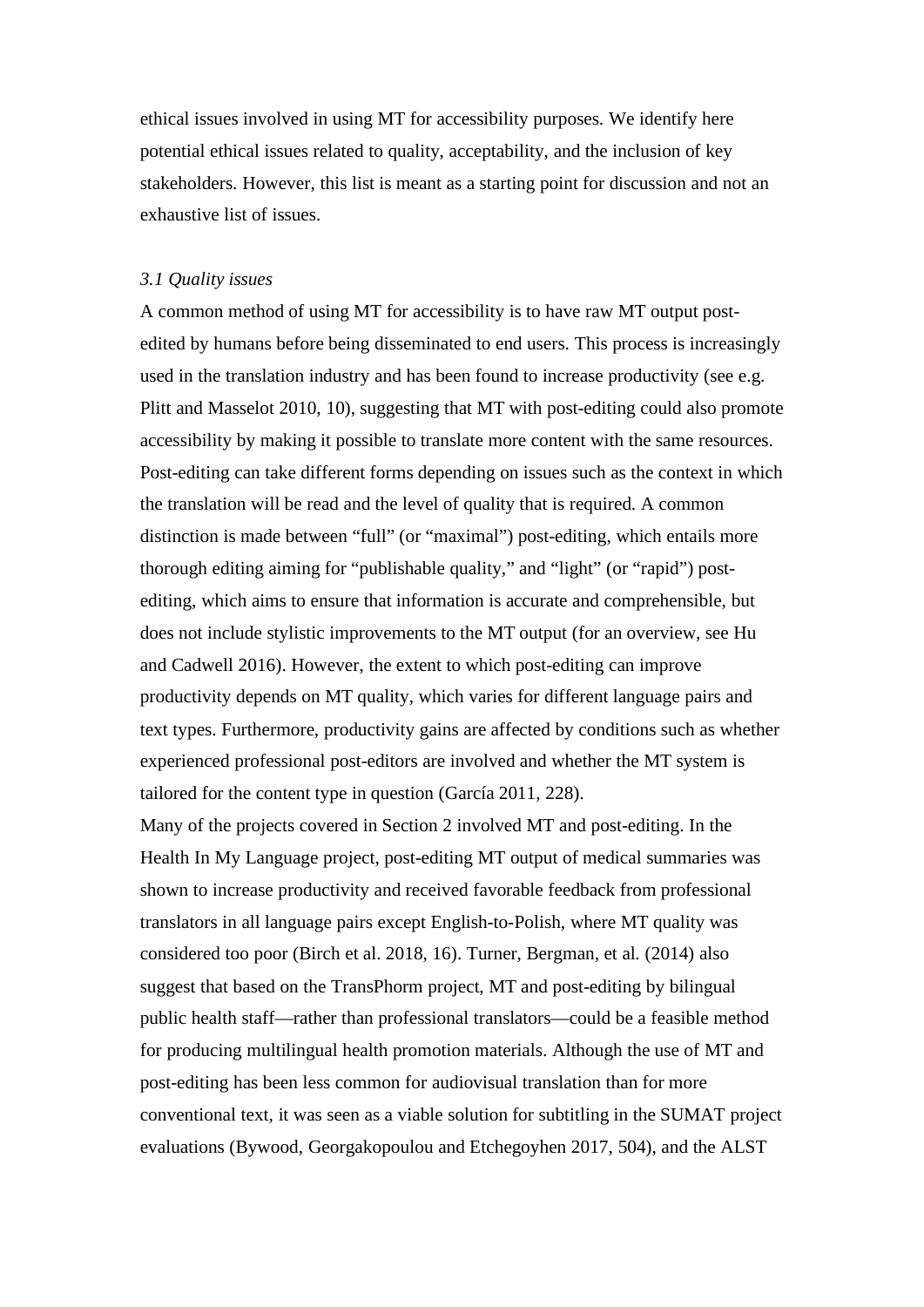project suggests its feasibility for voice overs and audio description also (Matamala and Ortiz-Boix 2016; Ortiz-Boix and Matamala 2017).

Another way of using MT is to distribute information in its raw, unedited form. In these cases, quality is a critical question in two ways. First, information in the form of poor MT output may be very difficult to read or even unintelligible, thereby forming an obstacle to accessibility. Second, unedited MT might contain errors that result in misinformation. Even with the improvements in quality reported recently, particularly for neural MT approaches, MT output remains imperfect. Recent studies suggest that the adoption of neural MT approaches can produce more fluent and idiomatic output compared to phrase-based statistical models. Castilho et al. (2017, 118), however, point out that the improved fluency of neural MT is not necessarily accompanied by a corresponding improvement in adequacy. For example, neural MT output may involve more frequent omissions of words or even longer passages (Castilho et al. 2017). Such omissions can lead to missing information, which is particularly difficult to recover without access to or understanding of the source text (Koponen and Salmi 2015).

Furthermore, more fluent translations can in fact make errors of meaning more difficult to detect. This in turn exacerbates the risk of misinformation, as the apparently fluent output may foster unwarranted trust in the MT. In their study of MT and trust, Martindale and Carpuat (2018) indeed observed that participants reacted much more strongly to errors in fluency than errors in meaning, pointing out that the participants were perhaps not even aware of some of the content errors. Even if apparently fluent, and therefore convincing, incorrect translations are relatively rare, they can still be particularly dangerous as they mislead the reader (see Martindale et al. 2019). Although some recent studies (e.g. Martindale and Carpuat 2018) have looked into reading comprehension with neural MT, the effect of such potentially misleading errors on a reader using raw machine translated content for information purposes is largely unexplored. Particularly in situations where a misunderstanding could lead to harm for the person accessing the information, or for others, raw MT alone is not sufficient.

# *3.2 Acceptability of the use of MT*

Two important issues of acceptability need to be considered when using MT for increasing accessibility to information. The first involves data privacy. As is well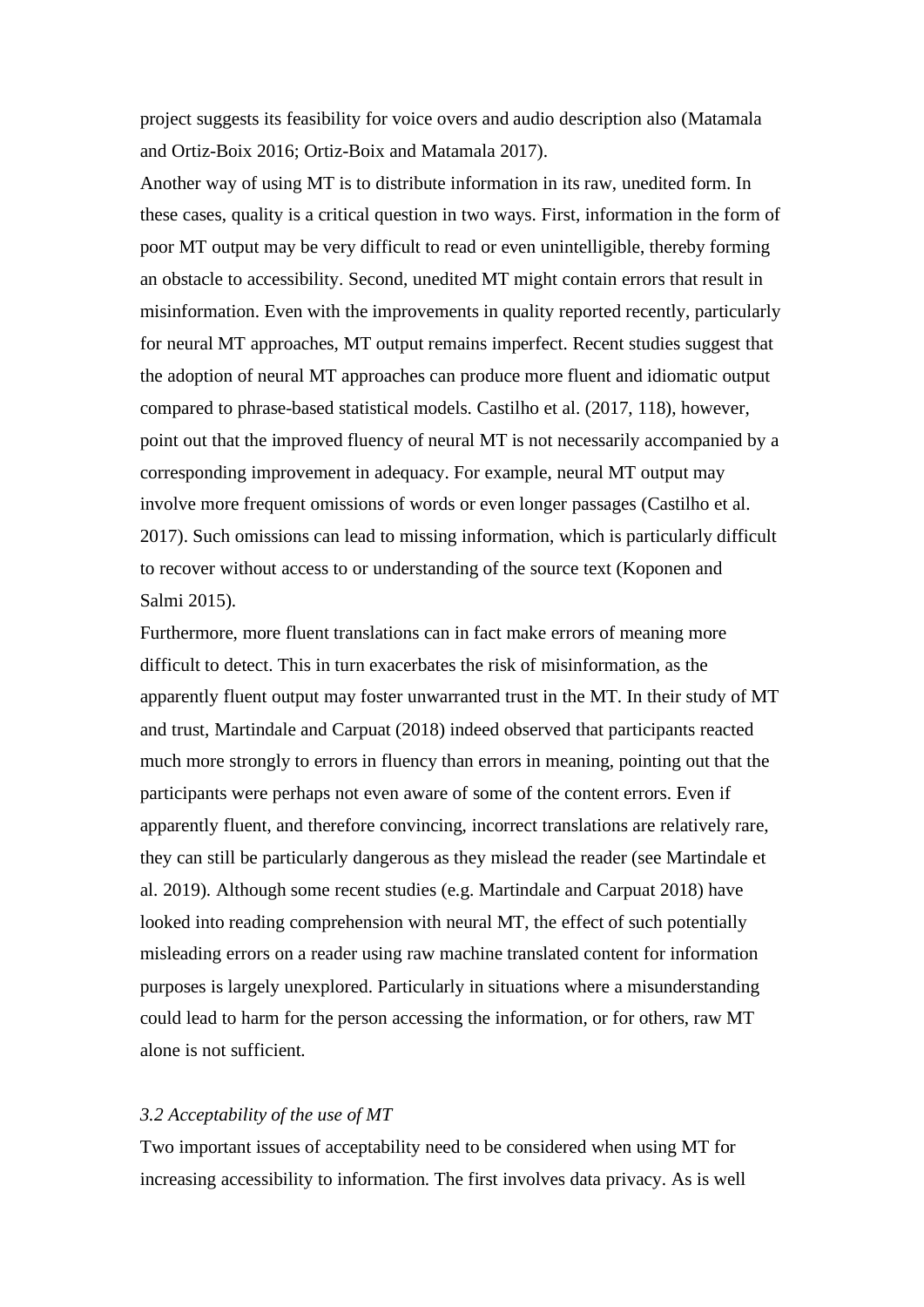established, while free online MT systems are convenient, there are privacy issues and potential data breach issues involved in their use. Care must be taken to ensure that systems developed for accessibility purposes offer the levels of data privacy and protection required, with much depending on the types of information involved. For example, data privacy requirements may be lower for general information and instructions concerning immigration, whereas content relating to specific people involves a need for very high protection. For these reasons, many of the projects introduced in Section 2 involve protected or proprietary MT systems. The second issue of acceptability we see concerns how acceptable the practice is to the target audience. Their perception of acceptability can be affected by several factors, including the quality of the MT output, the situations in which MT is used, the text types involved, and the purpose users have for certain texts in their own language.

This perspective was addressed most extensively in the context of civic participation in two studies carried out in Canada, investigating the feasibility of using raw and post-edited MT to increase the accessibility of information. Bowker (2009) addressed information provided online by municipal or provincial governments to "official language minority communities" of Canada (French-speaking communities in predominantly English-speaking areas and vice versa), whereas Bowker and Buitrago Ciro (2015) addressed information offered by a public library to newly arrived Spanish-speaking immigrants. Both studies focused on a recipient evaluation, in which participants from the target communities read translated versions as raw MT, rapidly post-edited MT, maximally post-edited MT and human translation, and assessed which version met their needs best, also considering the time and cost needed to produce each version (Bowker 2009, 142; Bowker and Buitrago Ciro 2015, 179). The findings of the two studies differed. In the study involving official language minority communities, neither group considered raw MT acceptable. The Frenchspeaking participants showed a clear preference for human translation, whereas nearly half of the English-speaking participants considered the rapidly post-edited MT suitable for their needs (Bowker 2009, 142, 146). In the later library study, the majority indicated that rapidly post-edited MT met their needs best, and depending on text type, up to 38% even considered raw MT most suitable (Bowker and Buitrago Ciro 2015, 180). These findings suggest that post-edited and even raw MT can be a viable solution for increasing access to information. Users of the information may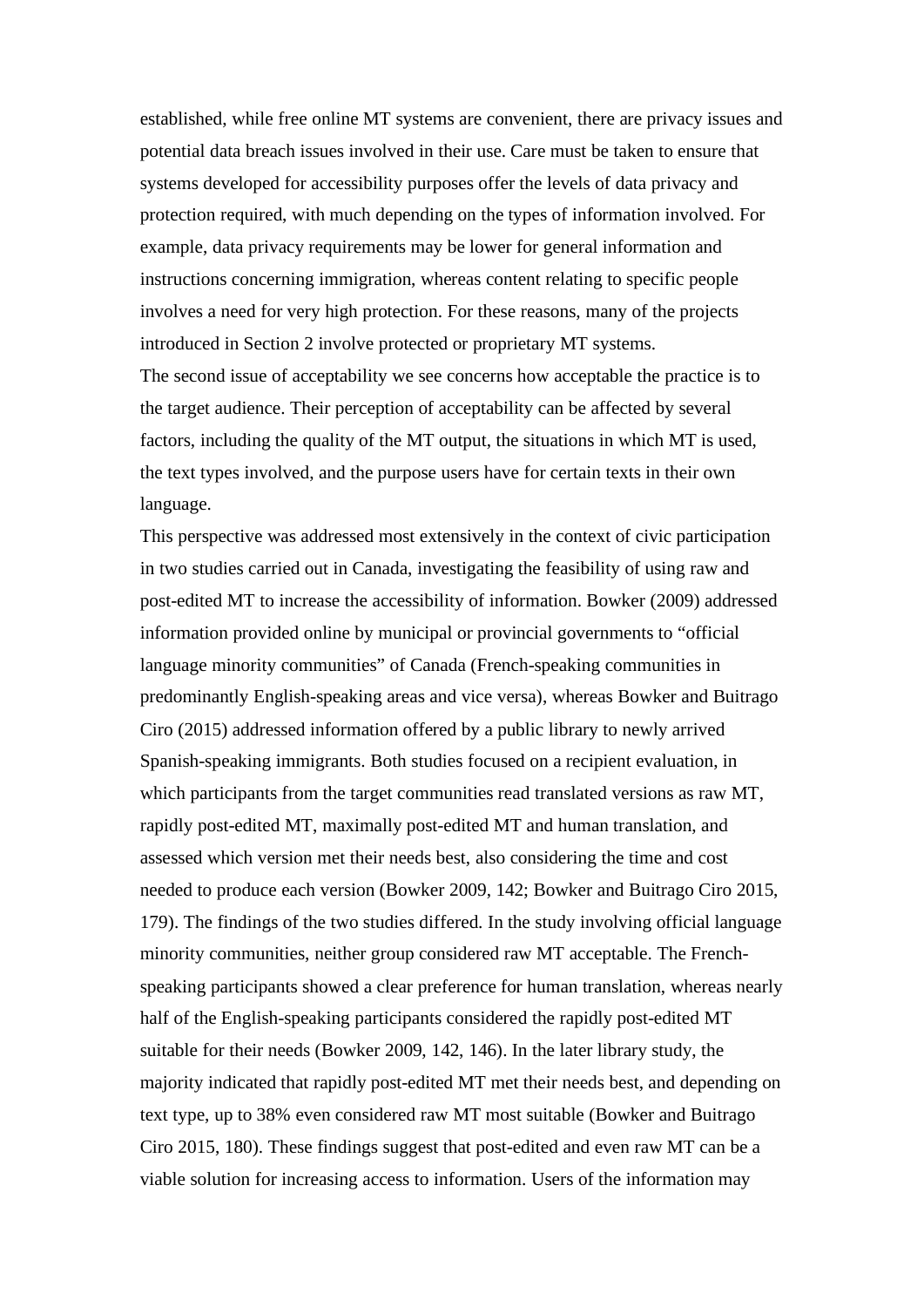even find these solutions preferable when considering the time and cost aspects, which affect how fast the information can be updated and how much of it can be translated (Bowker and Buitrago Ciro 2015, 179).

The lower acceptance observed in Bowker (2009) may reflect differences in the quality of the MT, which likely improved between the older and newer study due to developments in MT models. However, Bowker (2009) also proposed that acceptability is also influenced by the reasons people have for wanting to have information in their own language: if the purpose is to vindicate the rights and preserve the culture of a recognized language minority, users want all official information as well-formed human translations. This also relates to an important question of perception. Having information available in "only" machine translated form may lead to a perception of that language as less important than languages for which the same information is translated by humans. Close attention, therefore, needs to be paid to the needs and perspectives of the people targeted by information accessibility efforts.

The needs of users accessing public health information and the acceptability of raw MT were also investigated in the Health In My Language project. Again, the reasons for accessing information and the context where it was offered appeared to affect the results. In a survey conducted with people using the medical review website to read plain language summaries, most users (75% of German users and nearly 50% of Czech and Romanian users) found raw MT output acceptable, but due to lower quality, raw MT was acceptable to only 6% of Polish users (Birch et al. 2018, 20). On the other hand, on the website of the National Health Services in Scotland, Romanian and Polish users found the use of raw MT unacceptable and indicated that they would expect only fully accurate health advice to be provided by the public health services (Birch et al. 2018, 27). Overall, information in the medical setting is particularly critical. For example, Kirchhoff et al. (2011) argue that the use of unedited MT for health information is never acceptable, so MT output must be always post-edited. In a more recent experiment involving "anticipatory guidance" resources for child wellbeing, Das et al. (2019, 249) also found unedited MT to contain inaccuracies that could "pose significant risks to child health outcomes" and therefore argued for the need for high-quality human translations. Similar findings were reported by Turner, Choi, et al. (2019, 11), who found MT too risky for communication between emergency medical services and patients due to potentially critical errors.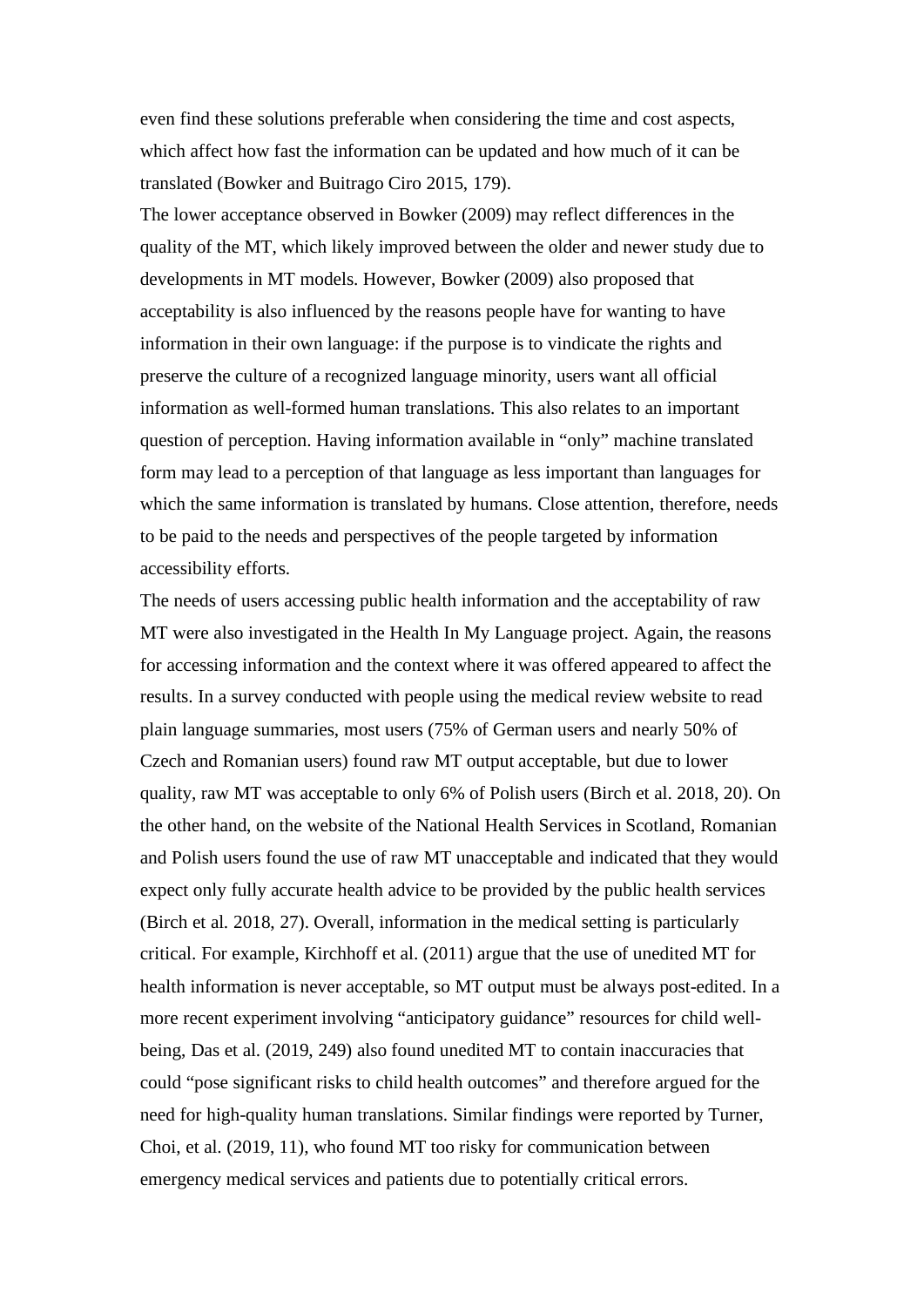#### *3.3 Involvement of stakeholders in development efforts*

A common thread seen in research and projects to implement MT for accessibility is that resourcing and financial support are provided by a consortium of stakeholders from different areas such as governments, NGOs, universities and the private sector. Contrary to earlier views that solutions for humanitarian purposes might be supported only by government agencies (see Carbonell et al. 2006; Somers 1997), most of the projects described in Section 2 involved collaboration between various of these different stakeholders. Also, an analysis of the 19 papers accepted for the two workshops on MT for low resource languages mentioned in Section 1.2 reveals not only a variety of languages being studied, but also a variety of funding sources for research efforts. In addition to the universities that traditionally provide human resources and funding for research, these projects were supported by private companies, national governments, the European Union, and non-profit organizations for the advancement of specific languages (Liu 2018; Liu and Karakanta 2019). Possible explanations for this tendency toward collaboration might be a recognition of the need for diverse competences to achieve the goals of such initiatives, the need to pool resources, or stakeholders' desire to have an influence on the outcomes of the projects. It also reflects the early motivations to enlist technologies not only for commercial gain but also for humanitarian purposes.

Other stakeholders in MT for accessibility projects are the eventual users of the systems to be developed and the eventual readers of the information to be produced, and the inclusion of these groups has been called for by some of these projects. For example, the INTERACT project's Ethics Recommendations for Crisis Translation Settings emphasize the importance of considering the needs of the affected communities when developing translation technology for crisis situations, which "requires consultation with and training of users as well as community-based evaluation of such technologies through participative research practices." (O'Mathúna et al. 2019, 8) A community-based participatory research framework was also employed by Bowker and Buitrago Ciro (2015) in order to best meet the needs of potential future users, and a survey of user needs was conducted in the Health In My Language project (Birch et al. 2018).

Recommendations have also been made to involve language professionals in projects. For example, Parra Escartín and Moniz (2020), addressing the context of crisis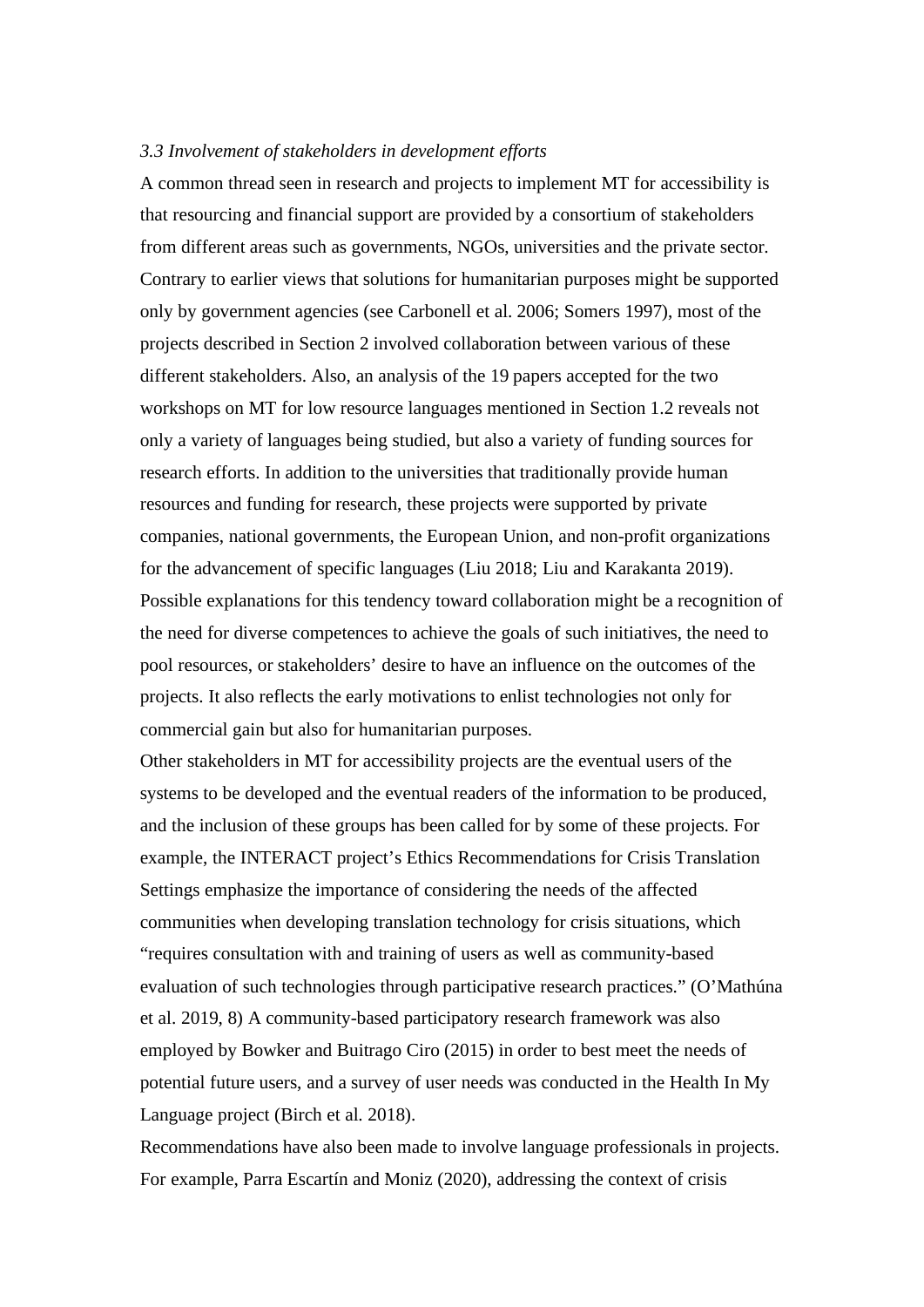translation, note the value of professional translators in curating and managing data quality. Current MT technology also relies on large amounts of training data in the form of translated texts (parallel corpora). As pointed out by Parra Escartín and Moniz (2020, 135), ethical considerations related to data, such as ownership of data and acknowledgement of the contribution of the translators who created it, should not be ignored. Furthermore, they highlight the need to curate such training data, particularly the need to remove/anonymize potentially sensitive information.

#### *4. Conclusions*

In this article we contributed to the ongoing discussion of ethics and MT by highlighting example efforts to use MT for humanitarian purposes, specifically for increasing accessibility to information for groups that were previously underserved, and by examining ethical issues in efforts to use MT for accessibility. We reviewed a number of projects implementing MT for increasing accessibility to civic participation, health and safety information, and culture and media, and then discussed the ethical issues of quality, acceptability and stakeholder participation. One limitation of our work is that it is not based on a systematic review of projects. Mostly because of the recent or ongoing status of many projects of this sort, we relied on convenience sampling, personal communications, and other less formal methods for data gathering. In the future, a more systematic approach could be employed to compile a comprehensive list of projects that use MT for accessibility purposes. Another area for future development is the contemplation of ethical guidelines for using MT to improve accessibility. A good starting point might be the INTERACT project's ethics recommendations, specifically those related to translation technology development and deployment (O'Mathúna et al. 2019).

Based on our analysis of the MT projects discussed in this article, we propose four conclusions for future consideration. First, projects have benefited from the inclusion of a variety of stakeholders from different areas. Involving the organizations responsible for promoting accessibility, groups with technical expertise, future users of systems, and language professionals is a best practice. These best practices should also address ethical factors such as protection of potentially sensitive data and proper acknowledgement of stakeholder contributions. Second, although accessibility efforts in individual projects may involve low-resource languages that are unfamiliar to the project team, there may be other projects working with the same languages which also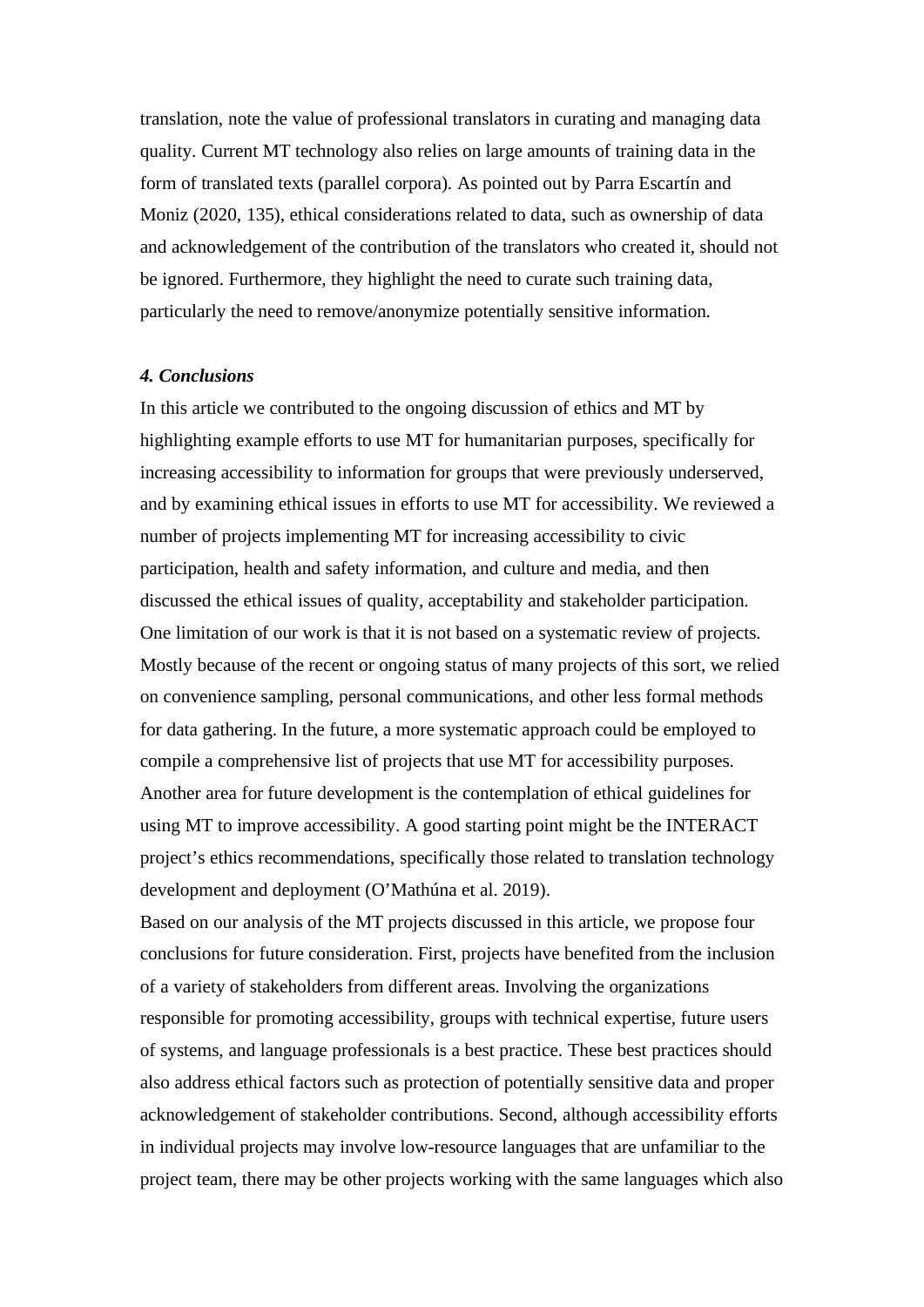have limited resources. Collaboration between organizations could be mutually beneficial. Third, we recognize that there are contexts in which raw, unedited MT might be useful. However, we encourage stakeholders to carefully analyze contexts for suitability before implementing raw MT, taking into consideration quality issues and other aspects of acceptability.

A final observation is that finding information on projects that were in the planning or implementation phases proved much easier than finding follow-up information on the eventual use and users of the systems produced in those projects. It was not always clear whether this was due to projects being discontinued or if research on use and users was limited. In the future, we would like to see research focus continue throughout the implementation of systems and we would also like to see more research on the users of those systems.

# *Acknowledgements*

This work has been partially performed while Maarit Koponen was working for the project "Methods for Managing Audiovisual Data," supported by the European Union's Horizon 2020 Research and Innovation Programme under Grant Agreement No 780069.

# *References*

Ansari, Aimee, and Rebecca Petras. 2018. "Gamayun: The Language Equality Initiative." Translators Without Borders. Accessed 15 October 2019, https://translatorswithoutborders.org/wp-content/uploads/2018/03/Gamayun-Language-Equality-Initiative-March-2018.pdf.

Aymerich, Julia, and Hermes Camelo. 2009. "The Machine Translation Maturity Model at PAHO." In *Proceedings of the Twelfth Machine Translation Summit*, 403– 409.

Biel, Łucja, and Vilelmini Sosoni. 2017. "The Translation of Economics and the Economics of Translation." *Perspectives* 25 (3): 351–361. DOI 10.1080/0907676X.2017.1313281.

Birch, Alexandra, Barry Haddow, Ivan Tito, Antonio Valerio Miceli Barone, Rachel Bawden, Felipe Sánchez-Martínez, Mikel L. Forcada, Miguel Esplà-Gomis, Víctor M.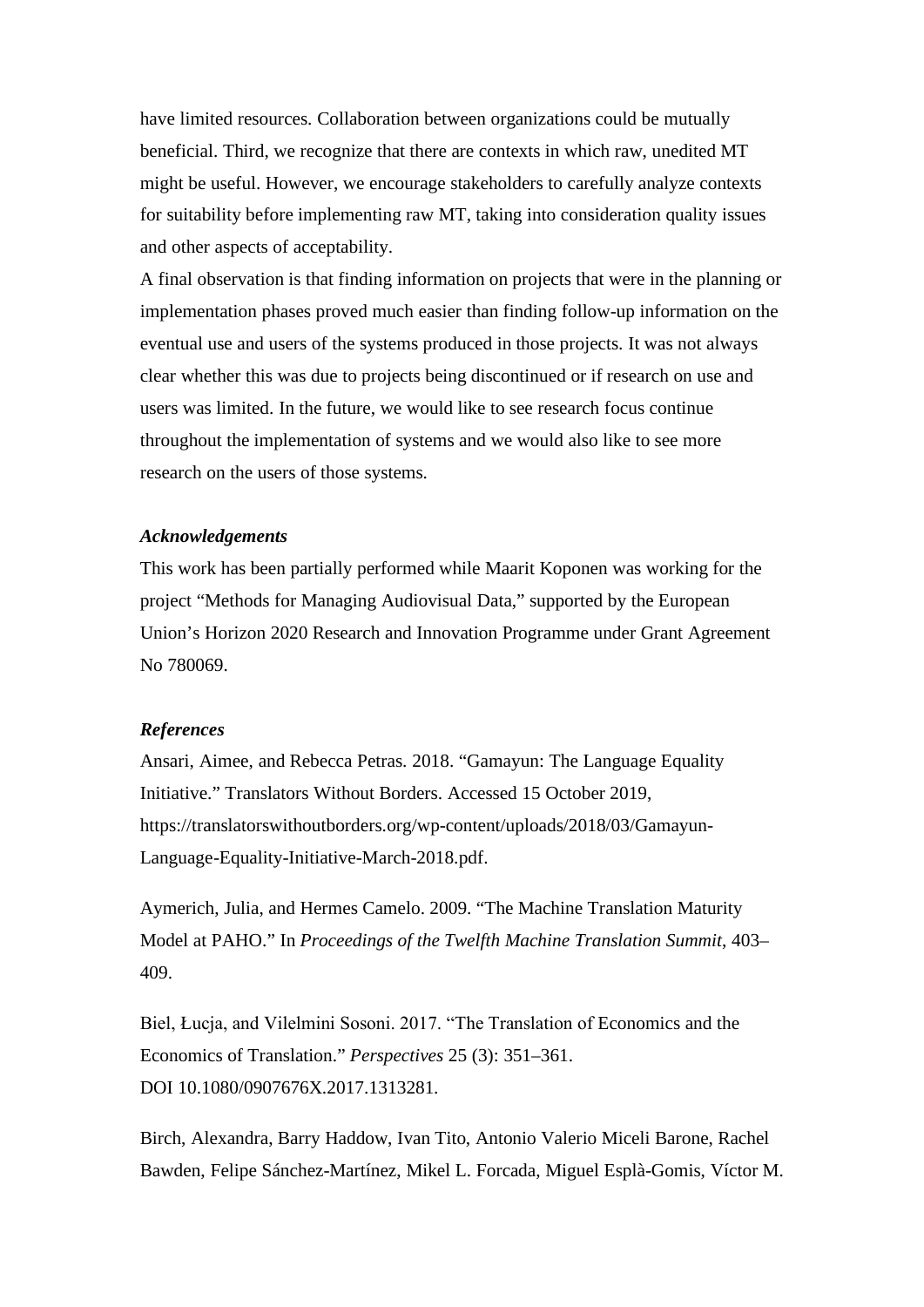Sánchez-Cartagena, Juan Antonio Pérez-Ortiz, Wilker Aziz, Andrew Secker, and Peggy van der Kreeft. 2019. "Global Under-Resourced Media Translation (GoURMET)." In *Proceedings of Machine Translation Summit XVII Volume 2: Translator, Project and User Tracks*, 122. European Association for Machine Translation.

Birch, Alexandra, Juliane Ried, Colin Davenport, Matthias Huck, and David Mareček. 2018. "D5.6: Report on Third Year's Evaluation." Health In My Language Project. http://www.himl.eu/files/D5.6\_Final\_Evaluation.pdf.

Blench, Michael. 2008. "Global Public Health Intelligence Network (GPHIN)." In *Eighth Conference of the Association for Machine Translation in the Americas*.

Bouillon, Pierrette, Johanna Gerlach, Hervé Spechbach, Nikos Tsourakis, and Sonia Halimi. 2017. "BabelDr vs Google Translate: A User Study at Geneva University Hospitals (HUG)." In *The 20th Annual Conference of the European Association for Machine Translation: User Studies and Project/Product Descriptions*, 47–52.

Bowker, Lynne. 2009. "Can Machine Translation Meet the Needs of Official Language Minority Communities in Canada? A Recipient Evaluation." Linguistica Antverpiensia New Series-Themes in *Translation Studies* 8: 123–155.

Bowker, Lynne, and Jairo Buitrago Ciro. 2015. "Investigating the Usefulness of Machine Translation for Newcomers at the Public Library." *Translation and Interpreting Studies* 10 (2): 165–186. DOI 10.1075/tis.10.2.01bow.

Braeckman, Karel, Simon Debacq, Harri Kiiskinen, Nico Oorts, Lauri Saarikoski, Raphaël Troncy, Wim Van Lancker, Dieter Van Rijsselbergen, Maarten Verwaest, and Kim Viljanen. 2019. "D6.4 Specification of the Data Interchange Format, Intermediate Version." MeMAD Project. https://memad.eu/wp-content/uploads/D6.4- Specification-of-the-data-interchange-format-intermediate-version-version-1.0.pdf.

Bywood, Lindsay, Panayota Georgakopoulou, and Thierry Etchegoyhen. 2017. "Embracing the Threat: Machine Translation as a Solution for Subtitling." *Perspectives: Studies in Translatology* 25 (3): 492–508. DOI 10.1080/0907676X.2017.1291695.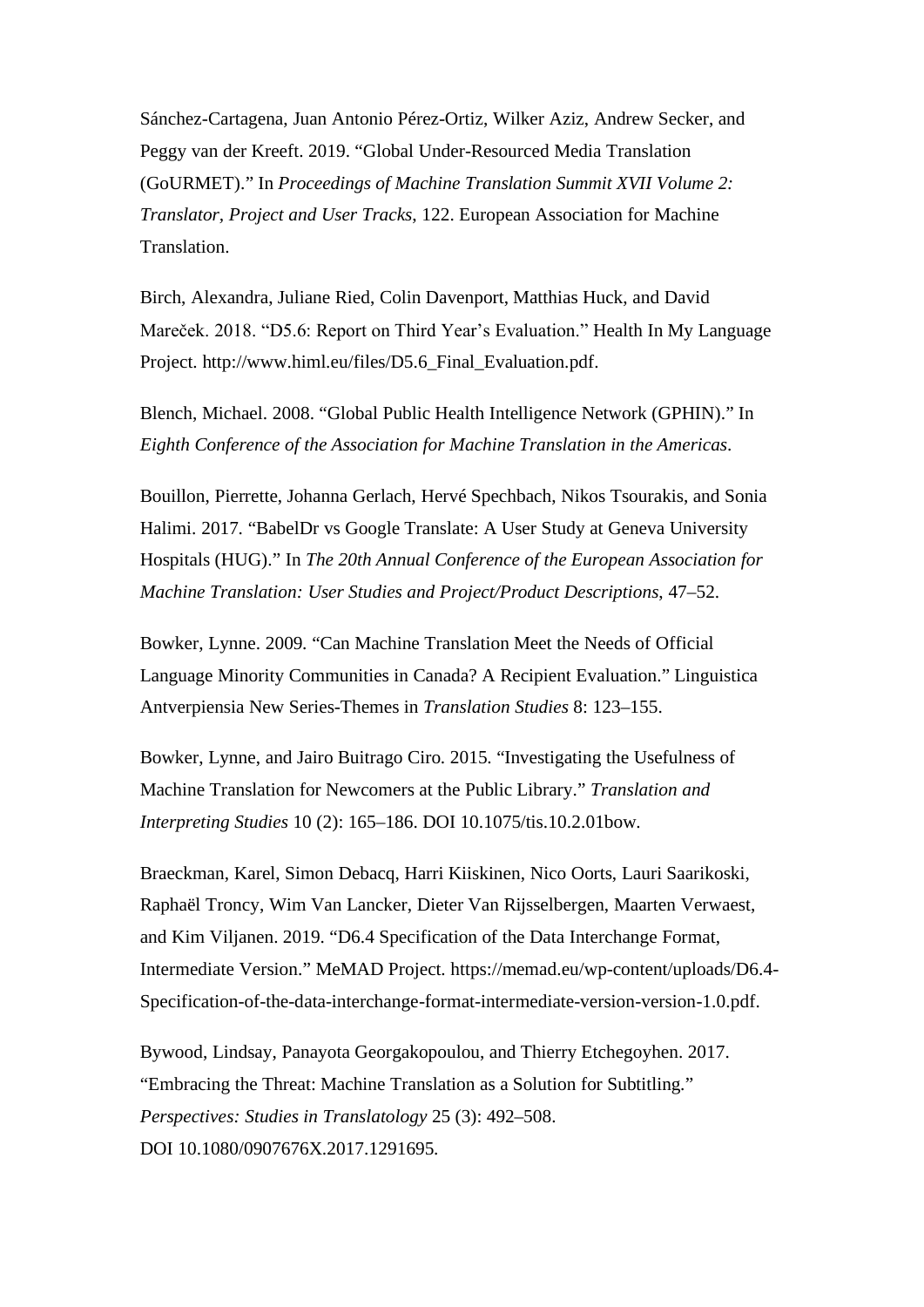Carbonell, Jaime G., Alon Lavie, Lori Levin, and Alan W. Black. 2006. "Language Technologies for Humanitarian Aid." In *Technology for Humanitarian Action*, edited by Kevin M. Cahill, 111–138. New York, USA: Fordham University Press & The Center for International Health and Cooperation.

Castilho, Sheila, Joss Moorkens, Federico Gaspari, Iacer Calixto, John Tinsley, and Andy Way. 2017. "Is Neural Machine Translation the New State of the Art?" *The Prague Bulletin of Mathematical Linguistics* 108 (1): 109–120. DOI 10.1515/pralin-2017-0013.

Council of Europe. 1950. "European Convention on Human Rights (European Convention for the Protection of Human Rights and Fundamental Freedoms, as Amended by Protocols Nos. 11 and 14)." Accessed 20 February 2020, https://www.echr.coe.int/Documents/Convention\_ENG.pdf.

Das, Prithwijit, Anna Kuznetsova, Meng'ou Zhu, and Ruth Milanaik. 2019. "Dangers of Machine Translation: The Need for Professionally Translated Anticipatory Guidance Resources for Limited English Proficiency Caregivers." Clinical Pediatrics 58 (2): 247–249. DOI 10.1177/0009922818809494.

Dew, Kristin N., Anne M. Turner, Yong K. Choi, Alyssa Bosold, and Katrin Kirchhoff. 2018. "Development of Machine Translation Technology for Assisting Health Communication: A Systematic Review." *Journal of Biomedical Informatics* 85 (July): 56–67. DOI 10.1016/j.jbi.2018.07.018.

European Commission. 2010. "Translation at the European Commission – a History." Luxembourg. DOI 10.2782/16417.

European Commission. 2012. "Special Eurobarometer 386: Europeans and Their Languages." Accessed 20 February 2020, https://ec.europa.eu/public\_opinion/archives/ebs/ebs\_386\_en.pdf.

European Commission. 2015. "Directive of the European Parliament and the Council on the approximation of the laws, regulations and administrative provisions of the Member States as regards the accessibility requirements for products and services." Accessed 20 February 2020, https://eur-lex.europa.eu/eli/dir/2019/882/oj.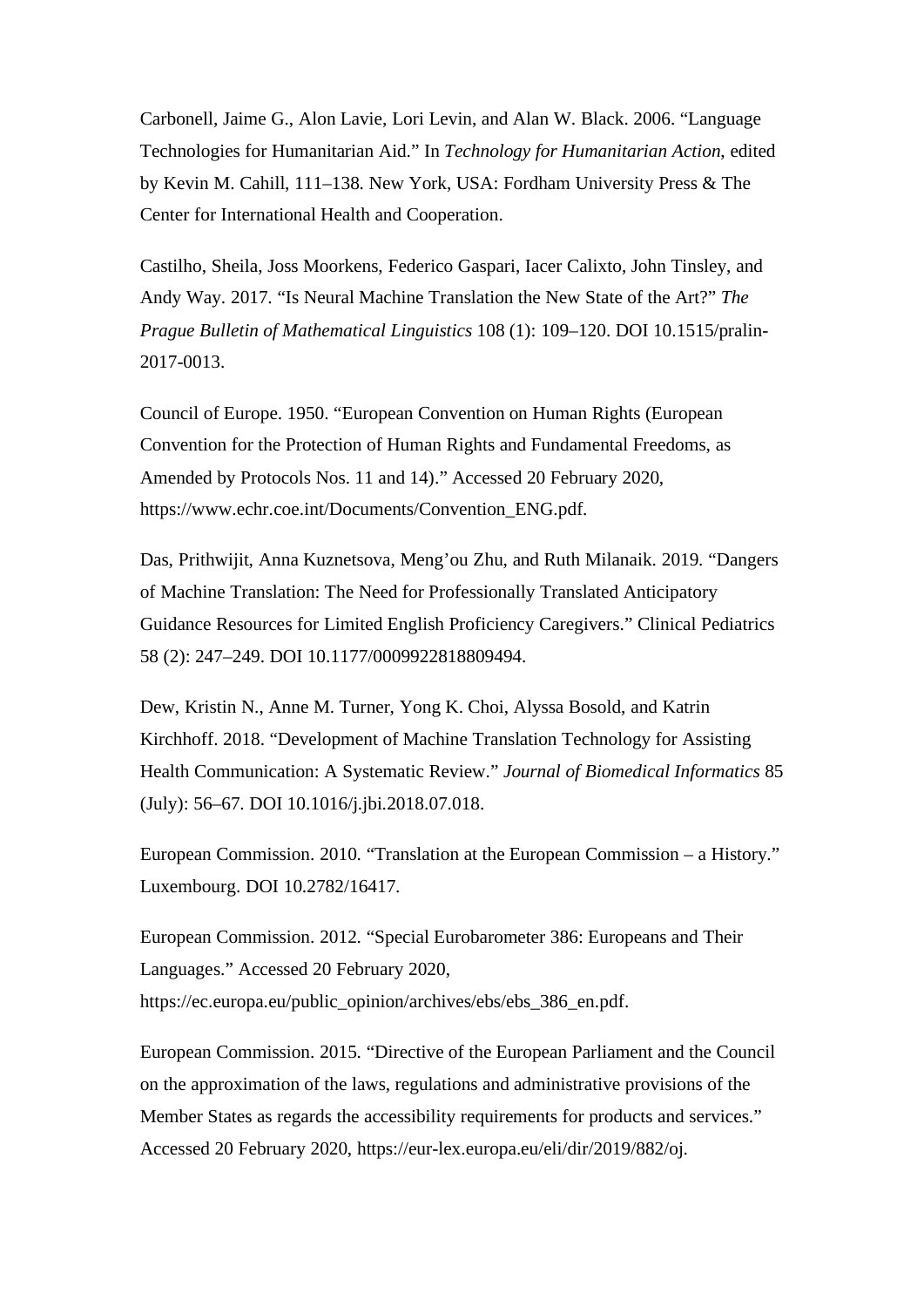Federici, Federico M. and Sharon O'Brien. 2020. *Translation in Cascading Crises*. London: Routledge.

García, Ignacio. 2011. "Translating by Post-Editing: Is It the Way Forward?" *Machine Translation* 25 (3): 217–237. DOI 10.1007/s10590-011-9115-8.

Gazzola, Michele, and François Grin. 2013. "Is ELF More Effective and Fair than Translation? An Evaluation of the EU's Multilingual Regime." *International Journal of Applied Linguistics* 23 (1): 93–107. DOI 10.1111/ijal.12014.

Ghandour-Demiri, Nada. 2017. "Language & Comprehension Barriers in Greece's Migration Crisis: A Study on the Multitude of Languages and Comprehension of Material Provided to Refugees and Migrants in Greece." Translators without Borders and Save the Children. Accessed 1<sup>st</sup> March 2020, https://resourcecentre.savethechildren.net/node/12449/pdf/language-comprehensionbarriers.pdf.

Hu, Ke, and Patrick Cadwell. 2016. "A Comparative Study of Post-Editing Guidelines." In *Proceedings of the 19th Annual Conference of the European Association for Machine Translation*, EAMT 2016, 346–53.

Hutchins, William John. 1986. *Machine Translation: Past, Present, Future*. Chichester: Ellis Horwood.

Hutchins, William John. 2010. "Machine Translation: A Concise History." *Journal of Translation Studies. Special Issue: The Teaching of Computer-Aided Translation*. 13 (1–2): 29–70.

IEEE. 2017. "Ethically Aligned Design: A Vision for Prioritizing Human Well-Being with Autonomous and Intelligent Systems." *The IEEE Global Initiative on Ethics of Autonomous and Intelligent Systems*. https://ethicsinaction.ieee.org/#read

Jönsson, Arne. 2016. "DigInclude – Digital Inclusion in the Networked Society for Groups with Special Needs (Proposal for Vinnova)." Reference accessed 1st March 2020, https://liu.se/en/research/diginclude.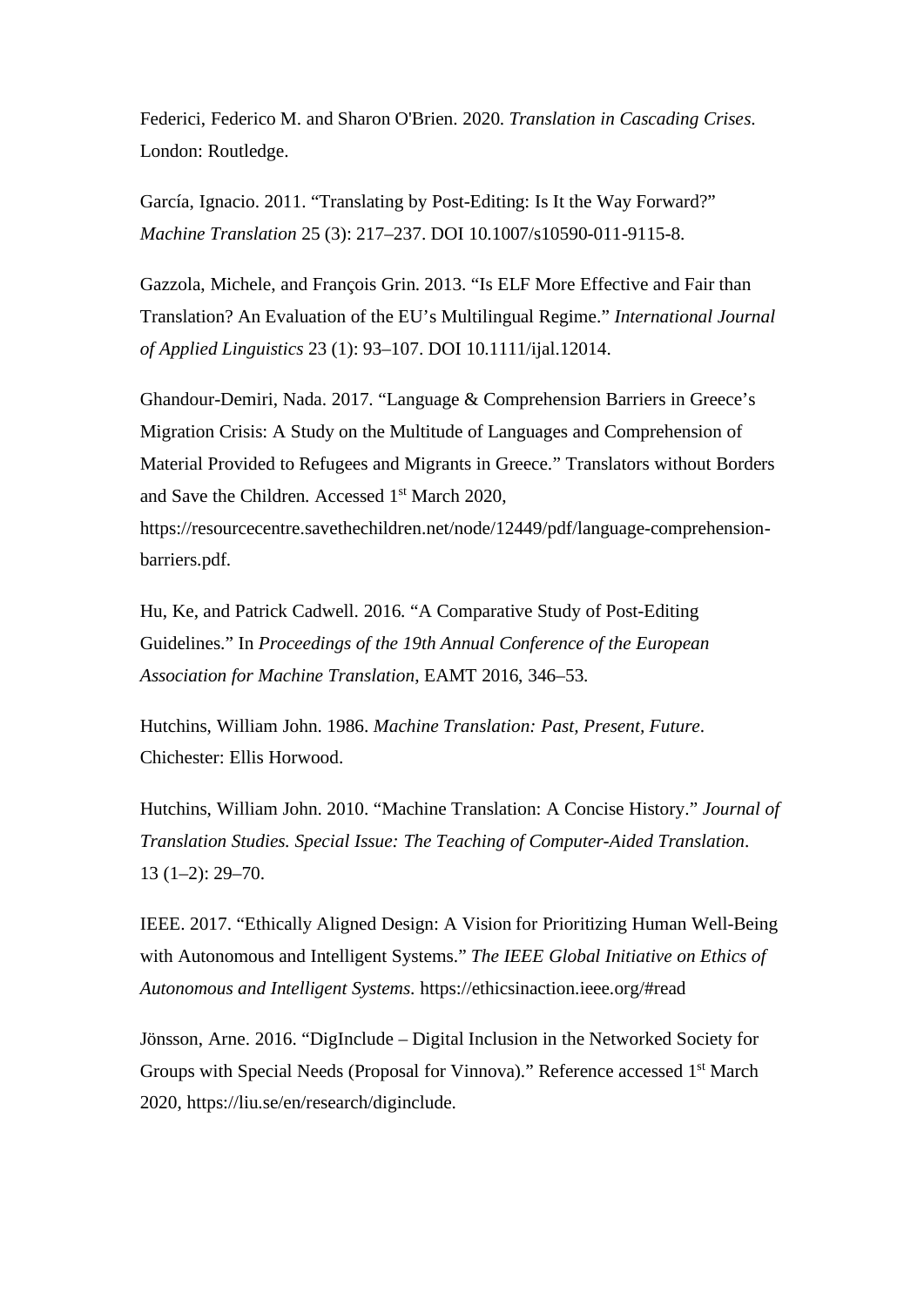Kirchhoff, Katrin, Anne M. Turner, Amittai Axelrod, and Francisco Saavedra. 2011. "Application of Statistical Machine Translation to Public Health Information: A Feasibility Study." *Journal of the American Medical Informatics Association* 18 (4): 473–478. DOI 10.1136/amiajnl-2011-000176.

Koponen, Maarit, and Leena Salmi. 2015. "On the Correctness of Machine Translation: A Machine Translation Post-Editing Task." *Journal of Specialised Translation* 23: 118–36.

Laurenzi, Adrian, Megumu Brownstein, Anne M. Turner, Julie A. Kientz, and Katrin Kirchhoff. 2013. "A Web-Based Collaborative Translation Management System for Public Health Workers." In *Conference on Human Factors in Computing Systems - Proceedings*, 511–516. DOI 10.1145/2468356.2468446.

Liu, Chao-Hong (ed). 2018. "(LoResMT 2018) Technologies for MT of Low Resource Languages 2018." In *The 13th Conference of the Association for Machine Translation in the Americas*, 1–62. Boston, Massachusetts, USA: Association for Machine Translation in the Americas.

Liu, Chao-Hong, and Alina Karakanta (eds). 2019. "(LoResMT 2019) The Second Workshop on Technologies for MT of Low Resource Languages." In *Machine Translation Summit XVII*, 1–77. Machine Translation Summit.

Martindale, Marianna J., and Marine Carpuat. 2018. "Fluency Over Adequacy: A Pilot Study in Measuring User Trust in Imperfect MT." In *Proceedings of the 13th Conference of the Association for Machine Translation in the Americas (Volume 1: Research Papers)*, 13–25.

Martindale, Marianna, Marine Carpuat, Kevin Duh, and Paul McNamee. 2019. "Identifying Fluently Inadequate Output in Neural and Statistical Machine Translation." In *Proceedings of Machine Translation Summit XVII Volume 1: Research Track*, 233–243. European Association for Machine Translation.

Matamala, Anna, Andreu Oliver, Aitor Álvarez, and Andoni Azpeitia. 2015. "The Reception of Intralingual and Interlingual Automatic Subtitling: An Exploratory Study within the HBB4ALL Project." In *Proceedings of the 37th Conference*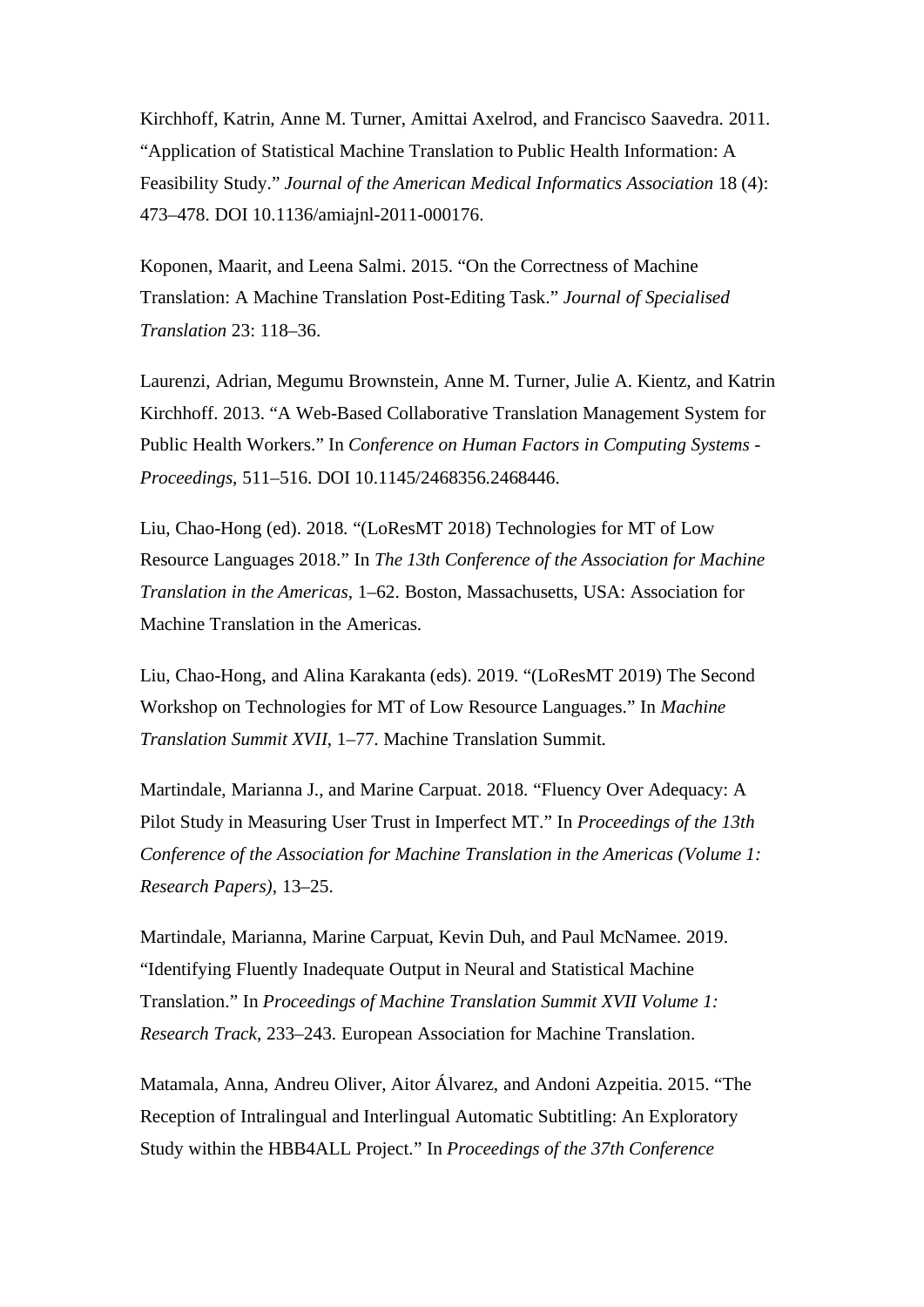*Translating and the Computer*, edited by João Esteves-Ferreira, Juliet Macan, Ruslan Mitkov, and Olaf-Michael Stefanov, 12–17. ASLING.

Matamala, Anna, and Carla Ortiz-Boix. 2016. "Accessibility and Multilingualism: An Exploratory Study on the Machine Translation of Audio Descriptions." *Trans* 20: 11– 24. DOI 10.24310/TRANS.2016.v0i20.2059.

Melby, Alan K, and C Terry Warner. 1995. *The Possibility of Language: A Discussion of the Nature of Language, with Implications for Human and Machine Translation*. Amsterdam/Philadelphia: John Benjamins.

Melero, Maite, Antoni Oliver, and Toni Badia. 2006. "Automatic Multilingual Subtitling in the ETITLE Project." In *Proceedings of Translating and the Computer 28*, 1–18.

Miyata, Rei, Anthony Hartley, Cécile Paris, Midori Tatsumi, and Kyo Kageura. 2015. "Japanese Controlled Language Rules to Improve Machine Translatability of Municipal Documents." In *MT Summit XV*, 90–103.

Miyata, Rei, Anthony Hartley, Kyo Kageura, Cécile Paris, Masao Utiyama, and Sumita Eiichiro. 2016. "MuTUAL: A Controlled Authoring Support System Enabling Contextual Machine Translation." In *COLING 2016*, 35–39.

O'Mathúna, Dónal, Carla Parra Escartín, Helena Moniz, Jay Marlowe, Matthew Hunt, Eric DeLuca, Federico Federici, and Sharon O'Brien. 2019. "Ethics Recommendations for Crisis Translation Settings." INTERACT: The International Network in Crisis Translation.

Ortiz-Boix, Carla, and Anna Matamala. 2017. "Assessing the Quality of Post-Edited Wildlife Documentaries." *Perspectives: Studies in Translatology* 25 (4): 571–593. DOI 10.1080/0907676X.2016.1245763.

Parra Escartín, Carla and Helena Moniz. 2020. "Ethical Considerations on the use of Machine Translation and Crowdsourcing in Cascading Crises." In *Translation in Cascading Crises*, edited by Federico M. Federici and Sharon O'Brien, 132–151. London: Routledge.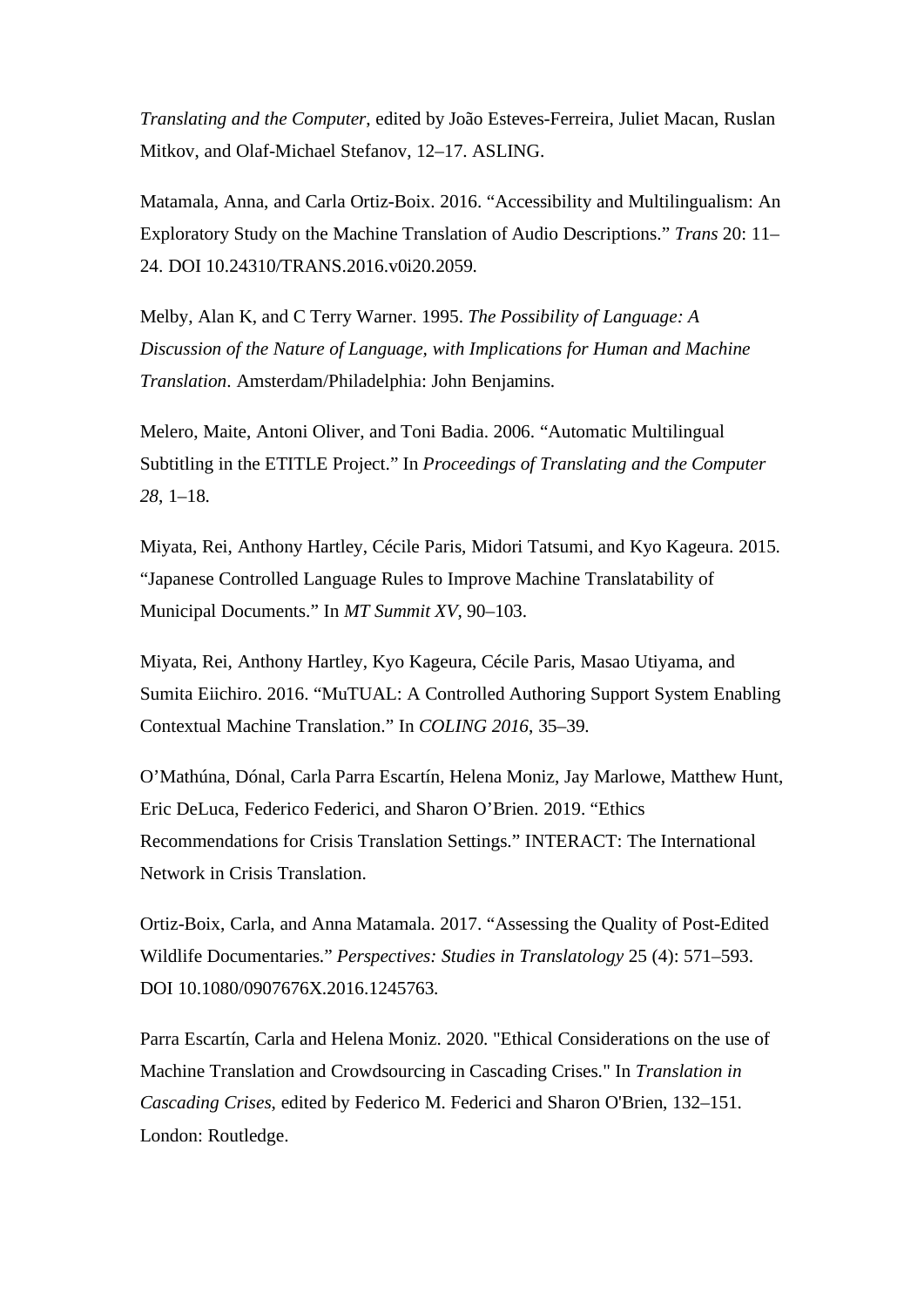Piperidis, Stelios, Iason Demiros, Prokopis Prokopidis, Peter Vanroose, Anja Hoethker, Walter Daelemans, Elsa Sklavounou, Manos Konstantinou, and Yannis Karavidas. 2004. "Multimodal Multilingual Resources in the Subtitling Process." In *Fourth International Conference on Language Resources and Evaluation (LREC 2004)*. ELRA.

Plitt, Mirko, and François Masselot. 2010. "A Productivity Test of Statistical Machine Translation Post-Editing in a Typical Localisation Context." *The Prague Bulletin of Mathematical Linguistics* 93: 7–16. DOI 10.2478/v10108-010-0010-x.

Pouliquen, Bruno, Cecilia Elizalde, Marcin Junczys-Dowmunt, Christophe Mazene, and José Garcia-Verdugo. 2013. "Large-Scale Multiple Language Translation Accelerator at the United Nations." In *Proceedings of the XIV Machine Translation Summit*, 345–351.

Somers, Harold. 1997. "Machine Translation and Minority Languages." In *Translating and the Computer 19: Papers from the Aslib Conference Held on 13 & 14 November 1997*, 1–13. Aslib.

Tiilikka, Päivi. 2013. "Access to Information as a Human Right in the Case Law of the European Court of Human Rights." *Journal of Media Law* 5 (1): 79–103. DOI 10.5235/17577632.5.1.79.

Turner, Anne M., Margo Bergman, Megumu Brownstein, Kate Cole, and Katrin Kirchhoff. 2014. "A Comparison of Human and Machine Translation of Health Promotion Materials for Public Health Practice: Time, Costs, and Quality." *Journal of Public Health Management Practices* 20 (5): 523–29. DOI 10.1016/j.physbeh.2017.03.040.

Turner, Anne M., Yong K. Choi, Kristin Dew, Ming-Tse Tsai, Alyssa L. Bosold, Shuyang Wu, Donahue Smith, and Hendrika Meischke. 2019. "Evaluating the Usefulness of Translation Technologies for Emergency Response Communication: A Scenario-Based Study." *JMIR Public Health and Surveillance* 5 (1): e11171. DOI 10.2196/11171.